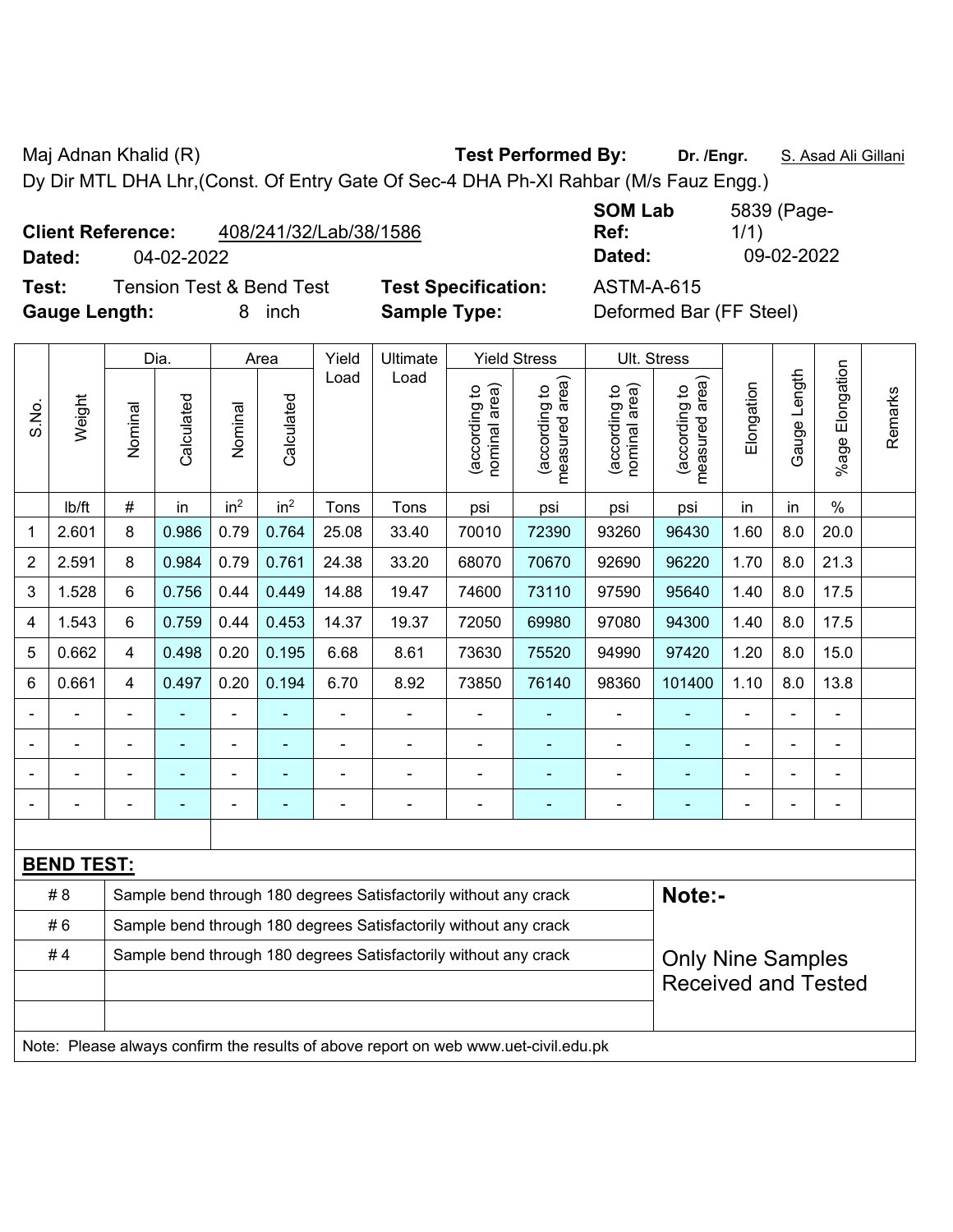Muhammad Shahzad Anwar **Test Performed By: Dr. /Engr.** Asad Ali Gillani

RE Nespak .(Const. Of Rd From Bwp(N-5) Jhangra Sharqi Interchange(KLM) L 42Km Disst. Bwp)

| <b>Client Reference:</b> | RE/SA-467(B)/MSA/BWP-JS/15 |
|--------------------------|----------------------------|
|                          |                            |

**Test:** Tension Test & Bend Test **Test Specification:** ASTM-A-615 **Gauge Length:** 8 inch **Sample Type:** Deformed Bar (FF Steel)

**SOM Lab Ref:**  5840 (Page-1/1) **Dated:** 04-02-2022 **Dated:** 09-02-2022

|                |                   |                                                                  | Dia.                     |                 | Area                     | Yield<br>Ultimate        |                                                                                     |                                | <b>Yield Stress</b>             | Ult. Stress                    |                                 |                |                |                          |         |
|----------------|-------------------|------------------------------------------------------------------|--------------------------|-----------------|--------------------------|--------------------------|-------------------------------------------------------------------------------------|--------------------------------|---------------------------------|--------------------------------|---------------------------------|----------------|----------------|--------------------------|---------|
| S.No.          | Weight            | Nominal                                                          | Calculated               | Nominal         | Calculated               | Load                     | Load                                                                                | nominal area)<br>(according to | (according to<br>measured area) | nominal area)<br>(according to | (according to<br>measured area) | Elongation     | Gauge Length   | Elongation<br>$%$ age    | Remarks |
|                | lb/ft             | $\#$                                                             | in                       | in <sup>2</sup> | in <sup>2</sup>          | Tons                     | Tons                                                                                | psi                            | psi                             | psi                            | psi                             | in             | in             | $\%$                     |         |
| $\mathbf{1}$   | 2.668             | $\,8\,$                                                          | 0.999                    | 0.79            | 0.784                    | 25.20                    | 34.10                                                                               | 70350                          | 70890                           | 95190                          | 95920                           | 1.60           | 8.0            | 20.0                     |         |
| $\overline{2}$ | 1.684             | 6                                                                | 0.794                    | 0.44            | 0.495                    | 16.06                    | 22.70                                                                               | 80480                          | 71540                           | 113790                         | 101150                          | 1.30           | 8.0            | 16.3                     |         |
| 3              | 0.604             | $\overline{4}$                                                   | 0.476                    | 0.20            | 0.178                    | 5.61                     | 7.65                                                                                | 61830                          | 69470                           | 84310                          | 94730                           | 1.20           | 8.0            | 15.0                     |         |
|                |                   | ä,                                                               | $\blacksquare$           | ä,              | ä,                       | ÷,                       |                                                                                     | $\blacksquare$                 | Ξ                               | $\blacksquare$                 | ÷,                              |                |                | $\blacksquare$           |         |
|                |                   |                                                                  |                          | $\overline{a}$  |                          | Ě.                       | $\overline{\phantom{0}}$                                                            | $\blacksquare$                 | ÷,                              | $\blacksquare$                 | $\blacksquare$                  |                |                | ä,                       |         |
|                |                   | Ē,                                                               |                          |                 |                          | Ē,                       |                                                                                     | $\blacksquare$                 |                                 | $\blacksquare$                 | $\blacksquare$                  |                |                | Ē,                       |         |
|                |                   | $\blacksquare$                                                   |                          | ۰               |                          | $\blacksquare$           | $\blacksquare$                                                                      | $\blacksquare$                 | ۰                               | $\blacksquare$                 | ٠                               |                |                | $\blacksquare$           |         |
|                | ۰                 | $\blacksquare$                                                   | ۰                        | $\blacksquare$  | ٠                        | $\overline{\phantom{0}}$ | $\blacksquare$                                                                      | $\blacksquare$                 |                                 | $\blacksquare$                 | $\overline{\phantom{0}}$        | $\blacksquare$ | $\blacksquare$ | $\overline{\phantom{a}}$ |         |
|                |                   | $\blacksquare$                                                   | ۰                        | $\blacksquare$  |                          | Ē,                       | $\blacksquare$                                                                      | $\blacksquare$                 | ۰                               | $\blacksquare$                 | $\blacksquare$                  |                |                | $\blacksquare$           |         |
|                |                   | $\blacksquare$                                                   | $\overline{\phantom{0}}$ | $\overline{a}$  | $\overline{\phantom{0}}$ | ۰                        | $\blacksquare$                                                                      | $\blacksquare$                 | ÷                               | $\blacksquare$                 | ٠                               |                |                | $\blacksquare$           |         |
|                |                   |                                                                  |                          |                 |                          |                          |                                                                                     |                                |                                 |                                |                                 |                |                |                          |         |
|                | <b>BEND TEST:</b> |                                                                  |                          |                 |                          |                          |                                                                                     |                                |                                 |                                |                                 |                |                |                          |         |
|                | #8                |                                                                  |                          |                 |                          |                          | Sample bend through 180 degrees Satisfactorily without any crack                    |                                |                                 |                                | Note:-                          |                |                |                          |         |
|                | #6                | Sample bend through 180 degrees Satisfactorily without any crack |                          |                 |                          |                          |                                                                                     |                                |                                 |                                |                                 |                |                |                          |         |
|                | #4                |                                                                  |                          |                 |                          |                          | Sample bend through 180 degrees Satisfactorily without any crack                    |                                |                                 |                                | <b>Only Six Samples</b>         |                |                |                          |         |
|                |                   |                                                                  |                          |                 |                          |                          |                                                                                     |                                |                                 |                                | <b>Received and Tested</b>      |                |                |                          |         |
|                |                   |                                                                  |                          |                 |                          |                          |                                                                                     |                                |                                 |                                |                                 |                |                |                          |         |
|                |                   |                                                                  |                          |                 |                          |                          | Note: Please always confirm the results of above report on web www.uet-civil.edu.pk |                                |                                 |                                |                                 |                |                |                          |         |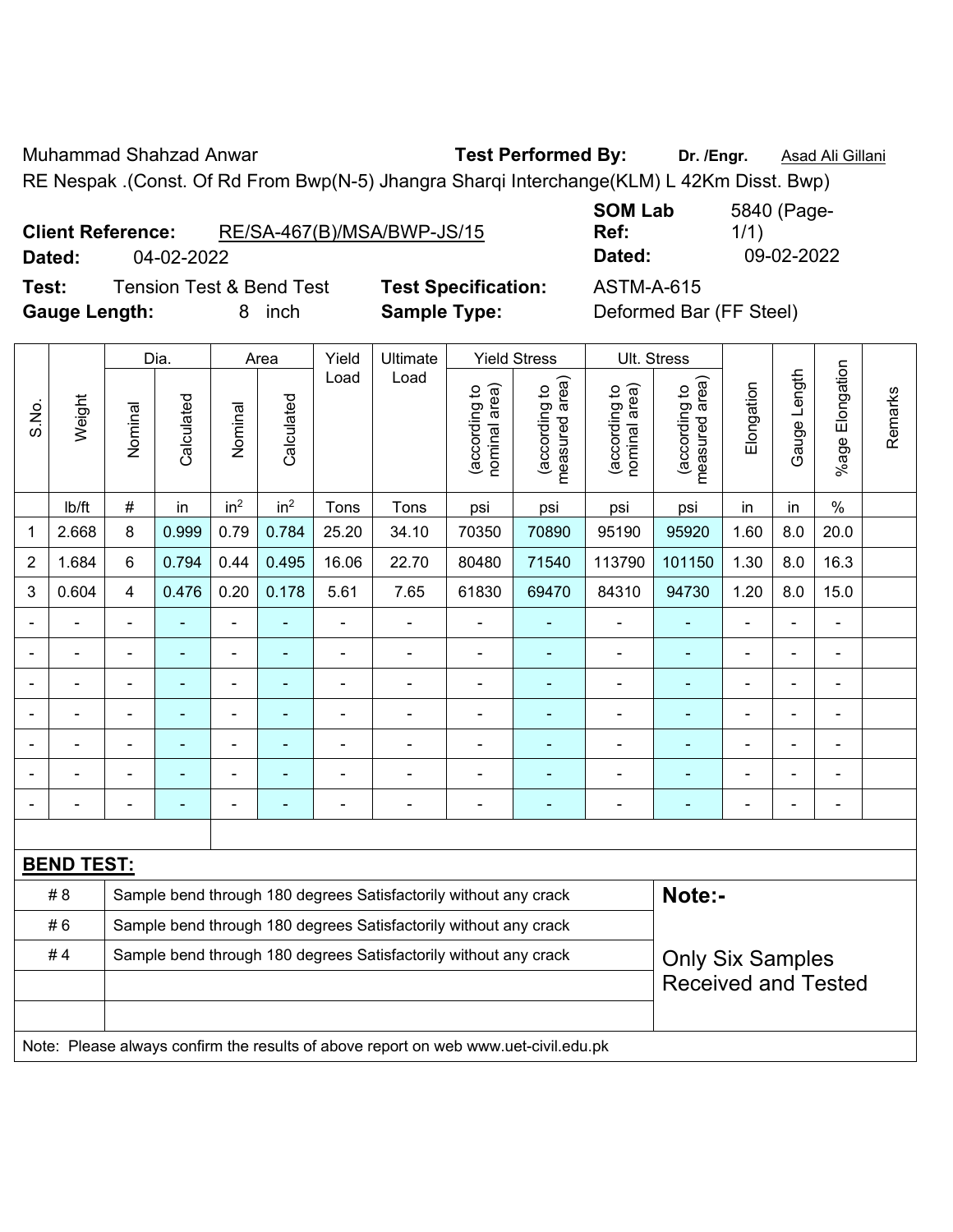Syed Abul Jabbar **Test Performed By:** Dr. /Engr. **Wasim Abbas** 

GM Engg. Cotton Web Ltd.Lahore.(New Office Building Lot #2)

**Client Reference:** Nil

**Test:** Tension Test & Bend Test **Test Specification:** ASTM-A-615 **Gauge Length:** 8 inch **Sample Type:** Deformed Bar (FF Steel)

**SOM Lab Ref:**  5841 (Page-1/1) **Dated:** 09-02-2022 **Dated:** 09-02-2022

|                |                   |                | Dia.       |                              | Area                     | Yield          | Ultimate                                                                            |                                | <b>Yield Stress</b>             |                                | Ult. Stress                     |                |                |                          |         |
|----------------|-------------------|----------------|------------|------------------------------|--------------------------|----------------|-------------------------------------------------------------------------------------|--------------------------------|---------------------------------|--------------------------------|---------------------------------|----------------|----------------|--------------------------|---------|
| S.No.          | Weight            | Nominal        | Calculated | Nominal                      | Calculated               | Load           | Load                                                                                | nominal area)<br>(according to | (according to<br>measured area) | (according to<br>nominal area) | measured area)<br>(according to | Elongation     | Gauge Length   | %age Elongation          | Remarks |
|                | lb/ft             | $\#$           | in         | in <sup>2</sup>              | in <sup>2</sup>          | Tons           | Tons                                                                                | psi                            | psi                             | psi                            | psi                             | in             | in             | $\%$                     |         |
| $\mathbf 1$    | 0.693             | 4              | 0.510      | 0.20                         | 0.204                    | 6.78           | 9.04                                                                                | 74750                          | 73290                           | 99710                          | 97750                           | 1.00           | 8.0            | 12.5                     |         |
| $\overline{2}$ | 0.664             | $\overline{4}$ | 0.498      | 0.20                         | 0.195                    | 6.27           | 8.48                                                                                | 69130                          | 70910                           | 93530                          | 95920                           | 1.20           | 8.0            | 15.0                     |         |
|                |                   |                |            | $\blacksquare$               | $\overline{\phantom{a}}$ |                |                                                                                     | $\blacksquare$                 |                                 |                                |                                 |                |                | ä,                       |         |
|                |                   | ä,             | ۰          | ÷                            | ۰                        | $\blacksquare$ | $\blacksquare$                                                                      | $\blacksquare$                 | $\blacksquare$                  | $\blacksquare$                 | $\blacksquare$                  | $\blacksquare$ | $\blacksquare$ |                          |         |
|                |                   | $\blacksquare$ | ÷          | ÷                            | ۰                        | $\blacksquare$ | $\blacksquare$                                                                      | $\overline{\phantom{a}}$       | $\blacksquare$                  | $\overline{\phantom{a}}$       | $\blacksquare$                  | $\blacksquare$ | $\blacksquare$ | $\overline{\phantom{a}}$ |         |
|                |                   | $\blacksquare$ | ۰          | $\qquad \qquad \blacksquare$ | ۰                        |                |                                                                                     | $\overline{\phantom{a}}$       | $\blacksquare$                  | ä,                             | $\blacksquare$                  | $\blacksquare$ | $\blacksquare$ | $\blacksquare$           |         |
|                | $\blacksquare$    | $\blacksquare$ | ä,         | $\frac{1}{2}$                | ÷                        | $\blacksquare$ | $\blacksquare$                                                                      | $\blacksquare$                 | $\blacksquare$                  | ÷                              | $\blacksquare$                  | $\blacksquare$ | $\blacksquare$ | L,                       |         |
|                |                   |                |            | $\blacksquare$               |                          |                |                                                                                     |                                |                                 |                                |                                 |                |                | $\blacksquare$           |         |
|                |                   |                |            |                              |                          |                |                                                                                     |                                |                                 |                                |                                 |                |                | $\blacksquare$           |         |
| ۰              |                   | ä,             | ÷          | ÷                            | ÷                        |                | $\blacksquare$                                                                      | $\overline{\phantom{a}}$       | $\blacksquare$                  | $\overline{a}$                 | $\blacksquare$                  | ۰              | $\blacksquare$ | $\blacksquare$           |         |
|                |                   |                |            |                              |                          |                |                                                                                     |                                |                                 |                                |                                 |                |                |                          |         |
|                | <b>BEND TEST:</b> |                |            |                              |                          |                |                                                                                     |                                |                                 |                                |                                 |                |                |                          |         |
|                | #4                |                |            |                              |                          |                | Sample bend through 180 degrees Satisfactorily without any crack                    |                                |                                 |                                | Note:-                          |                |                |                          |         |
|                |                   |                |            |                              |                          |                |                                                                                     |                                |                                 |                                |                                 |                |                |                          |         |
|                |                   |                |            |                              |                          |                |                                                                                     |                                |                                 |                                | <b>Only Three Samples</b>       |                |                |                          |         |
|                |                   |                |            |                              |                          |                |                                                                                     |                                |                                 |                                | <b>Received and Tested</b>      |                |                |                          |         |
|                |                   |                |            |                              |                          |                | Note: Please always confirm the results of above report on web www.uet-civil.edu.pk |                                |                                 |                                |                                 |                |                |                          |         |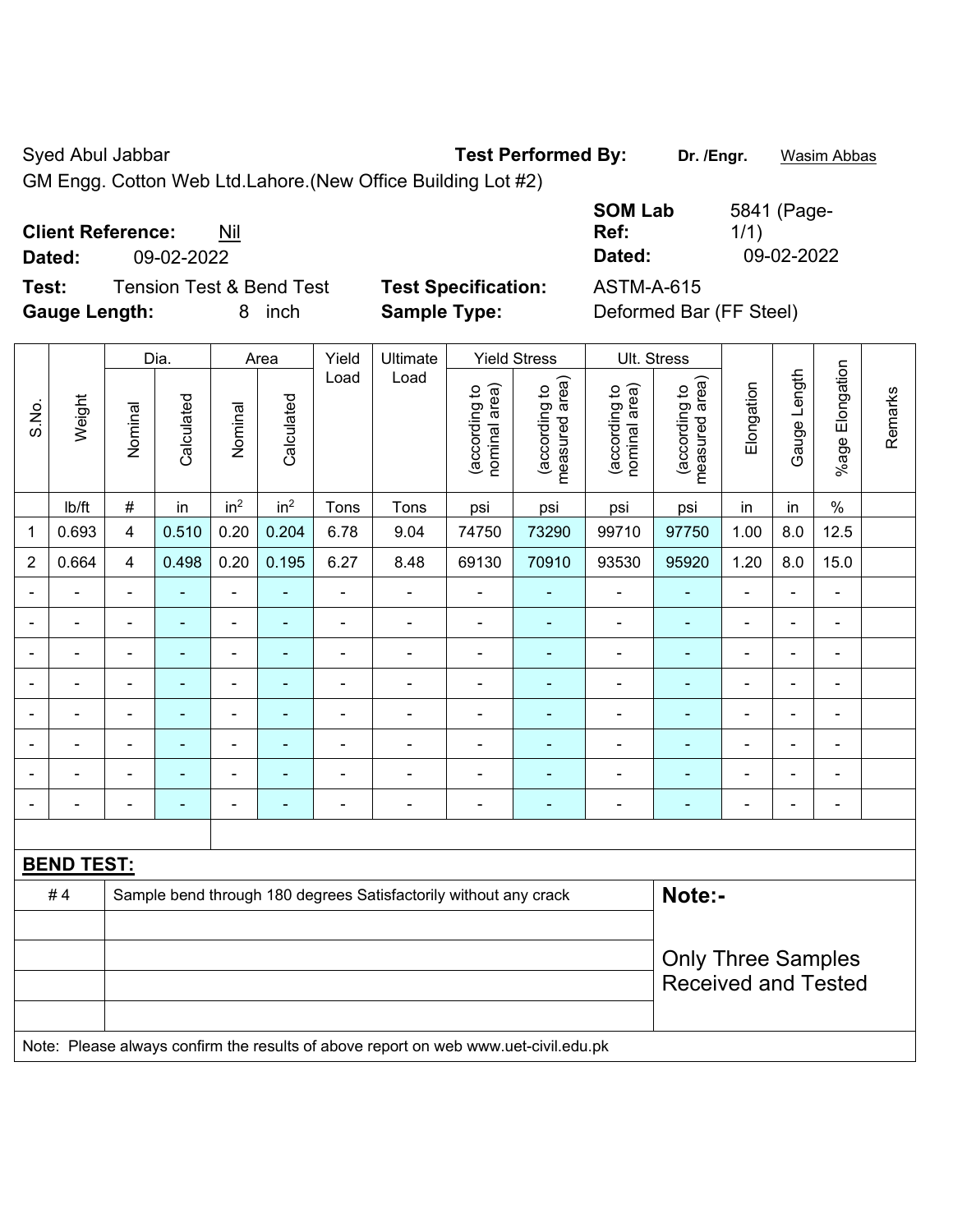## Abid Mann **Test Performed By:** Dr. /Engr. **Wasim Abbas Company of Test Performed By:**

Construction Manager One Liberty Lahore.

| <b>Client Reference:</b> |            | OL/2022/02/01                       |                            | <b>SOM Lab</b><br>Ref: | 5842 (Page-<br>1/1) |
|--------------------------|------------|-------------------------------------|----------------------------|------------------------|---------------------|
| Dated:                   | 08-02-2022 |                                     |                            | Dated:                 | 09-02-2022          |
| Test:                    |            | <b>Tension Test &amp; Bend Test</b> | <b>Test Specification:</b> | ASTM-A-615             |                     |
| <b>Gauge Length:</b>     |            | inch                                | <b>Sample Type:</b>        | Deformed Bar           |                     |

|                |                   |                | Dia.                   |                 | Area                     | Yield          | Ultimate                                                                            |                                | <b>Yield Stress</b>             |                                | Ult. Stress                     |            |                |                       |         |
|----------------|-------------------|----------------|------------------------|-----------------|--------------------------|----------------|-------------------------------------------------------------------------------------|--------------------------------|---------------------------------|--------------------------------|---------------------------------|------------|----------------|-----------------------|---------|
| S.No.          | Weight            | Nominal        | Calculated             | Nominal         | Calculated               | Load           | Load                                                                                | nominal area)<br>(according to | (according to<br>measured area) | nominal area)<br>(according to | measured area)<br>(according to | Elongation | Gauge Length   | Elongation<br>$%$ age | Remarks |
|                | lb/ft             | $\#$           | in                     | in <sup>2</sup> | in <sup>2</sup>          | Tons           | Tons                                                                                | psi                            | psi                             | psi                            | psi                             | in         | in             | $\frac{0}{0}$         |         |
| 1              | 2.728             | 8              | 1.011                  | 0.79            | 0.802                    | 24.31          | 40.62                                                                               | 67870                          | 66860                           | 113410                         | 111710                          | 1.00       | 8.0            | 12.5                  |         |
| $\overline{2}$ | 2.753             | 8              | 1.015                  | 0.79            | 0.809                    | 26.76          | 42.66                                                                               | 74700                          | 72950                           | 119100                         | 116300                          | 0.90       | 8.0            | 11.3                  |         |
| 3              | 1.583             | 6              | 0.769                  | 0.44            | 0.465                    | 14.02          | 23.82                                                                               | 70260                          | 66480                           | 119410                         | 112990                          | 1.00       | 8.0            | 12.5                  |         |
| 4              | 1.497             | 6              | 0.748                  | 0.44            | 0.440                    | 13.12          | 22.40                                                                               | 65760                          | 65760                           | 112260                         | 112260                          | 1.10       | 8.0            | 13.8                  |         |
| 5              | 0.705             | 4              | 0.513                  | 0.20            | 0.207                    | 8.10           | 10.86                                                                               | 89370                          | 86340                           | 119720                         | 115670                          | 1.00       | 8.0            | 12.5                  |         |
| 6              | 0.706             | $\overline{4}$ | 0.513                  | 0.20            | 0.207                    | 8.31           | 10.96                                                                               | 91610                          | 88520                           | 120840                         | 116750                          | 1.00       | 8.0            | 12.5                  |         |
|                | ä,                | $\blacksquare$ | $\blacksquare$         | $\blacksquare$  |                          | ä,             | ÷                                                                                   |                                | $\blacksquare$                  | ÷,                             | ÷,                              |            |                | $\blacksquare$        |         |
|                | $\blacksquare$    | $\blacksquare$ | $\blacksquare$         | $\blacksquare$  | $\overline{\phantom{a}}$ | $\blacksquare$ | $\blacksquare$                                                                      | $\overline{\phantom{a}}$       | $\blacksquare$                  | $\blacksquare$                 | $\blacksquare$                  |            | $\blacksquare$ | $\blacksquare$        |         |
|                |                   |                | $\blacksquare$         | $\blacksquare$  |                          |                | $\blacksquare$                                                                      | $\blacksquare$                 | $\blacksquare$                  | $\blacksquare$                 | ä,                              |            |                | $\blacksquare$        |         |
|                |                   |                |                        | ÷               |                          |                |                                                                                     | $\blacksquare$                 | ÷                               |                                | ä,                              |            |                | $\blacksquare$        |         |
|                |                   |                |                        |                 |                          |                |                                                                                     |                                |                                 |                                |                                 |            |                |                       |         |
|                | <b>BEND TEST:</b> |                |                        |                 |                          |                |                                                                                     |                                |                                 |                                |                                 |            |                |                       |         |
|                |                   |                | No Bend test performed |                 |                          |                |                                                                                     |                                |                                 |                                | Note:-                          |            |                |                       |         |
|                |                   |                |                        |                 |                          |                |                                                                                     |                                |                                 |                                |                                 |            |                |                       |         |
|                |                   |                |                        |                 |                          |                |                                                                                     |                                |                                 |                                | <b>Only Six Samples</b>         |            |                |                       |         |
|                |                   |                |                        |                 |                          |                |                                                                                     |                                |                                 |                                | <b>Received and Tested</b>      |            |                |                       |         |
|                |                   |                |                        |                 |                          |                |                                                                                     |                                |                                 |                                |                                 |            |                |                       |         |
|                |                   |                |                        |                 |                          |                | Note: Please always confirm the results of above report on web www.uet-civil.edu.pk |                                |                                 |                                |                                 |            |                |                       |         |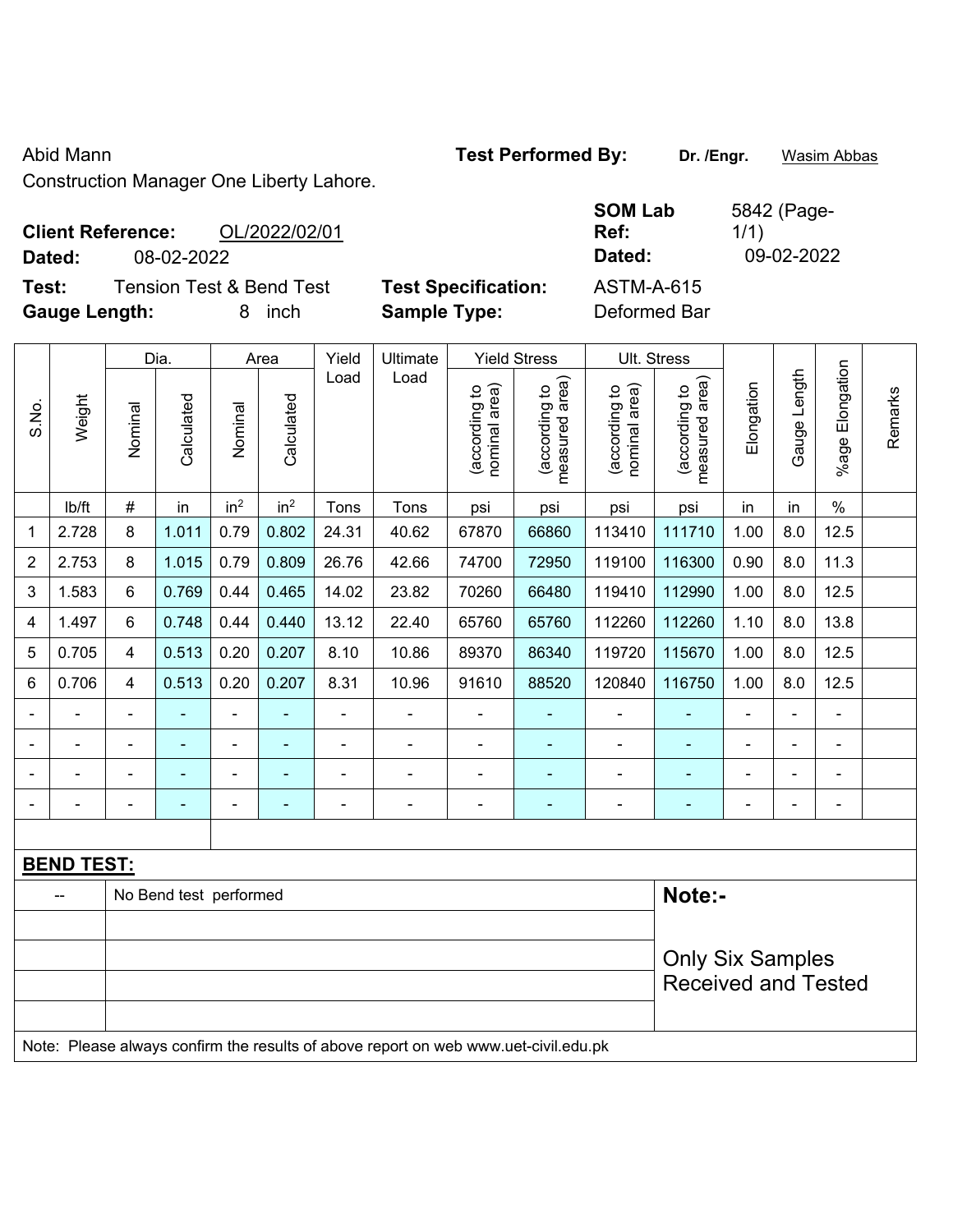Abid Hayat Khan **Test Performed By:** Dr. /Engr. **Wasim Abbas** 

RE Nespak .(Dualization Of Iill Interchange(M-2) Via P.D.Khan To Jhelam I/C Bypass L 128Km)

|                      | <b>Client Reference:</b> | NESPAK/RE/JH/22/007                 |                            | <b>SOM Lab</b><br>Ref:          | 5843 (Page-<br>1/1) |
|----------------------|--------------------------|-------------------------------------|----------------------------|---------------------------------|---------------------|
| Dated:               | 08-02-2022               |                                     |                            | Dated:                          | 09-02-2022          |
| Test:                |                          | <b>Tension Test &amp; Bend Test</b> | <b>Test Specification:</b> | ASTM-A-615<br>Deformed Bar (Pak |                     |
| <b>Gauge Length:</b> |                          | inch                                | <b>Sample Type:</b>        | Steel)                          |                     |

|                |                   |                                                                  | Dia.                                                                       |                 | Area            | Yield          | Ultimate                                                                            |                                | <b>Yield Stress</b>             |                                | Ult. Stress                     |            |              |                      |         |
|----------------|-------------------|------------------------------------------------------------------|----------------------------------------------------------------------------|-----------------|-----------------|----------------|-------------------------------------------------------------------------------------|--------------------------------|---------------------------------|--------------------------------|---------------------------------|------------|--------------|----------------------|---------|
| S.No.          | Weight            | Nominal                                                          | Calculated                                                                 | Nominal         | Calculated      | Load           | Load                                                                                | nominal area)<br>(according to | (according to<br>measured area) | nominal area)<br>(according to | measured area)<br>(according to | Elongation | Gauge Length | Elongation<br>%age l | Remarks |
|                | lb/ft             | #                                                                | in                                                                         | in <sup>2</sup> | in <sup>2</sup> | Tons           | Tons                                                                                | psi                            | psi                             | psi                            | psi                             | in         | in           | $\%$                 |         |
| 1              | 2.595             | 8                                                                | 0.986                                                                      | 0.79            | 0.763           | 24.31          | 32.64                                                                               | 67870                          | 70280                           | 91120                          | 94350                           | 1.10       | 8.0          | 13.8                 |         |
| $\overline{2}$ | 2.608             | 8                                                                | 0.988                                                                      | 0.79            | 0.766           | 23.14          | 31.40                                                                               | 64600                          | 66630                           | 87650                          | 90400                           | 1.30       | 8.0          | 16.3                 |         |
| 3              | 1.475             | 6                                                                | 0.743                                                                      | 0.44            | 0.433           | 14.75          | 20.44                                                                               | 73940                          | 75130                           | 102450                         | 104100                          | 1.10       | 8.0          | 13.8                 |         |
| 4              | 1.472             | 6                                                                | 0.743                                                                      | 0.44            | 0.433           | 14.83          | 20.39                                                                               | 74350                          | 75550                           | 102190                         | 103840                          | 1.00       | 8.0          | 12.5                 |         |
| 5              | 1.086             | 5                                                                | 0.637                                                                      | 0.31            | 0.319           | 11.77          | 14.98                                                                               | 83760                          | 81400                           | 106610                         | 103600                          | 1.00       | 8.0          | 12.5                 |         |
| 6              | 1.088             | 5                                                                | 0.638                                                                      | 0.31            | 0.320           | 11.49          | 14.44                                                                               | 81730                          | 79180                           | 102760                         | 99550                           | 0.90       | 8.0          | 11.3                 |         |
| 7              | 0.655             | 4                                                                | 0.494                                                                      | 0.20            | 0.192           | 6.80           | 8.74                                                                                | 74980                          | 78100                           | 96340                          | 100350                          | 1.00       | 8.0          | 12.5                 |         |
| 8              | 0.660             | 4                                                                | 0.497                                                                      | 0.20            | 0.194           | 6.88           | 8.72                                                                                | 75880                          | 78220                           | 96110                          | 99080                           | 0.90       | 8.0          | 11.3                 |         |
|                |                   |                                                                  | $\blacksquare$                                                             | $\blacksquare$  |                 |                |                                                                                     | $\overline{\phantom{0}}$       | $\overline{\phantom{0}}$        | $\overline{\phantom{a}}$       | $\blacksquare$                  |            | ÷            | $\overline{a}$       |         |
|                |                   | L,                                                               | ä,                                                                         | $\blacksquare$  | ٠               | $\blacksquare$ | ÷                                                                                   | $\blacksquare$                 | $\blacksquare$                  | $\blacksquare$                 | $\blacksquare$                  | ۰          | ÷            | $\blacksquare$       |         |
|                |                   |                                                                  |                                                                            |                 |                 |                |                                                                                     |                                |                                 |                                |                                 |            |              |                      |         |
|                | <b>BEND TEST:</b> |                                                                  |                                                                            |                 |                 |                |                                                                                     |                                |                                 |                                |                                 |            |              |                      |         |
|                | # 8               |                                                                  | Note:-<br>Sample bend through 180 degrees Satisfactorily without any crack |                 |                 |                |                                                                                     |                                |                                 |                                |                                 |            |              |                      |         |
|                | #6                | Sample bend through 180 degrees Satisfactorily without any crack |                                                                            |                 |                 |                |                                                                                     |                                |                                 |                                |                                 |            |              |                      |         |
|                | #5                |                                                                  |                                                                            |                 |                 |                | Sample bend through 180 degrees Satisfactorily without any crack                    |                                |                                 |                                | <b>Only Twelve Samples</b>      |            |              |                      |         |
|                | #4                |                                                                  |                                                                            |                 |                 |                | Sample bend through 180 degrees Satisfactorily without any crack                    |                                |                                 |                                | <b>Received and Tested</b>      |            |              |                      |         |
|                |                   |                                                                  |                                                                            |                 |                 |                |                                                                                     |                                |                                 |                                |                                 |            |              |                      |         |
|                |                   |                                                                  |                                                                            |                 |                 |                | Note: Please always confirm the results of above report on web www.uet-civil.edu.pk |                                |                                 |                                |                                 |            |              |                      |         |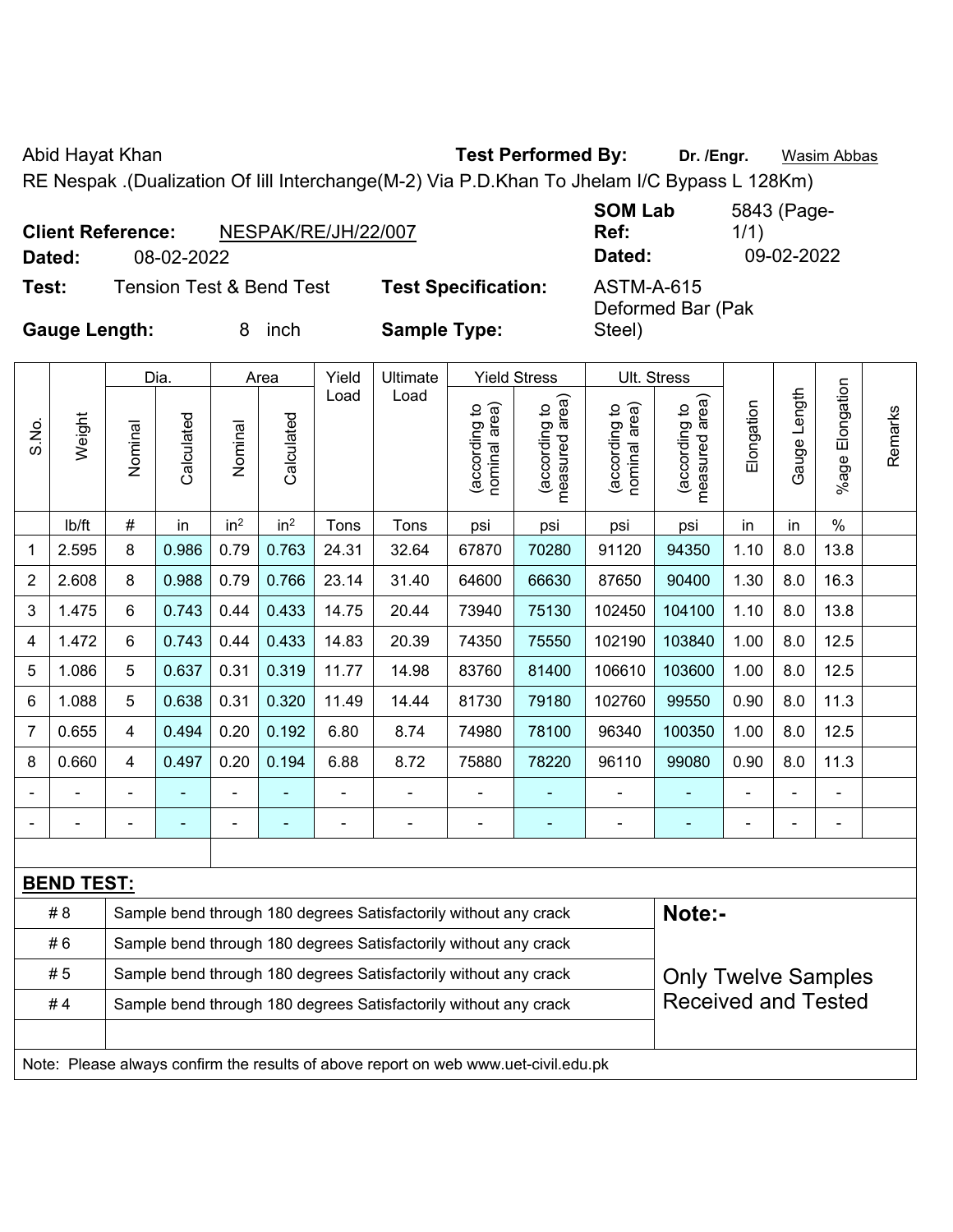Abid Hayat Khan **Test Performed By:** Dr. /Engr. **Wasim Abbas** 

RE Nespak .(Dualization Of Iill Interchange(M-2) Via P.D.Khan To Jhelam I/C Bypass L 128Km)

|                      | <b>Client Reference:</b> | NESPAK/RE/JH/22/007      |                            | <b>SOM Lab</b><br>Ref:                 | 5844 (Page-<br>1/1) |
|----------------------|--------------------------|--------------------------|----------------------------|----------------------------------------|---------------------|
| Dated:               | 08-02-2022               |                          |                            | Dated:                                 | 09-02-2022          |
| Test:                |                          | Tension Test & Bend Test | <b>Test Specification:</b> | <b>ASTM-A-615</b><br>Deformed Bar (Pak |                     |
| <b>Gauge Length:</b> |                          | inch                     | <b>Sample Type:</b>        | Steel)                                 |                     |

|                |                   |                          | Dia.           |                          | Area            | Yield          | Ultimate                                                         |                                | <b>Yield Stress</b>             | Ult. Stress                    |                                 |                          |                |                          |         |
|----------------|-------------------|--------------------------|----------------|--------------------------|-----------------|----------------|------------------------------------------------------------------|--------------------------------|---------------------------------|--------------------------------|---------------------------------|--------------------------|----------------|--------------------------|---------|
| S.No.          | Weight            | Nominal                  | Calculated     | Nominal                  | Calculated      | Load           | Load                                                             | nominal area)<br>(according to | measured area)<br>(according to | nominal area)<br>(according to | measured area)<br>(according to | Elongation               | Gauge Length   | %age Elongation          | Remarks |
|                | lb/ft             | $\#$                     | in             | in <sup>2</sup>          | in <sup>2</sup> | Tons           | Tons                                                             | psi                            | psi                             | psi                            | psi                             | in                       | in             | $\%$                     |         |
| $\mathbf 1$    | 1.075             | 5                        | 0.634          | 0.31                     | 0.316           | 8.38           | 11.90                                                            | 59620                          | 58480                           | 84630                          | 83030                           | 1.50                     | 8.0            | 18.8                     |         |
| $\overline{2}$ | 1.082             | 5                        | 0.636          | 0.31                     | 0.318           | 8.21           | 11.95                                                            | 58380                          | 56910                           | 85000                          | 82860                           | 1.70                     | 8.0            | 21.3                     |         |
| $\blacksquare$ |                   | $\blacksquare$           | $\blacksquare$ | $\blacksquare$           | $\blacksquare$  | $\blacksquare$ | $\blacksquare$                                                   | $\overline{\phantom{a}}$       | $\blacksquare$                  | ۰                              | $\blacksquare$                  | $\blacksquare$           | $\blacksquare$ | $\overline{\phantom{a}}$ |         |
| $\blacksquare$ |                   | $\blacksquare$           | $\blacksquare$ | $\blacksquare$           | $\blacksquare$  | $\blacksquare$ | $\blacksquare$                                                   | $\blacksquare$                 | $\blacksquare$                  | ۰                              | $\blacksquare$                  | $\overline{\phantom{0}}$ | $\blacksquare$ | $\blacksquare$           |         |
| $\blacksquare$ |                   | $\overline{\phantom{a}}$ | $\blacksquare$ | $\blacksquare$           | $\blacksquare$  | $\blacksquare$ | $\blacksquare$                                                   | $\qquad \qquad \blacksquare$   | $\overline{\phantom{0}}$        | ۰                              | ٠                               | $\blacksquare$           | $\blacksquare$ | $\blacksquare$           |         |
| $\blacksquare$ |                   | $\blacksquare$           |                | $\overline{\phantom{0}}$ | ÷               | ٠              | ٠                                                                | $\blacksquare$                 | ÷                               | ۰                              | Ē.                              | $\overline{\phantom{0}}$ | ÷              | $\blacksquare$           |         |
| $\blacksquare$ |                   | $\blacksquare$           |                | $\overline{\phantom{0}}$ |                 | $\blacksquare$ | $\overline{\phantom{0}}$                                         | $\blacksquare$                 | ÷                               | ۰                              | ٠                               |                          | ä,             | $\blacksquare$           |         |
| $\blacksquare$ |                   | $\blacksquare$           | $\blacksquare$ | $\blacksquare$           | ۰               | Ē,             | $\overline{\phantom{a}}$                                         | $\overline{a}$                 | ÷                               | $\qquad \qquad \blacksquare$   | ٠                               | $\overline{a}$           | $\blacksquare$ | $\blacksquare$           |         |
|                |                   | -                        |                |                          |                 |                |                                                                  |                                |                                 |                                |                                 |                          | -              | $\blacksquare$           |         |
| $\blacksquare$ |                   | $\blacksquare$           | $\blacksquare$ | $\overline{\phantom{0}}$ | $\blacksquare$  | $\blacksquare$ | $\blacksquare$                                                   | $\blacksquare$                 | $\overline{\phantom{0}}$        | ۰                              | $\blacksquare$                  | $\blacksquare$           | ä,             | $\blacksquare$           |         |
|                |                   |                          |                |                          |                 |                |                                                                  |                                |                                 |                                |                                 |                          |                |                          |         |
|                | <b>BEND TEST:</b> |                          |                |                          |                 |                |                                                                  |                                |                                 |                                |                                 |                          |                |                          |         |
|                | #5                |                          |                |                          |                 |                | Sample bend through 180 degrees Satisfactorily without any crack |                                |                                 |                                | Note:-                          |                          |                |                          |         |
|                |                   |                          |                |                          |                 |                |                                                                  |                                |                                 |                                |                                 |                          |                |                          |         |
|                |                   |                          |                |                          |                 |                |                                                                  |                                |                                 |                                | <b>Only Three Samples</b>       |                          |                |                          |         |
|                |                   |                          |                |                          |                 |                |                                                                  |                                |                                 |                                | <b>Received and Tested</b>      |                          |                |                          |         |

Note: Please always confirm the results of above report on web www.uet-civil.edu.pk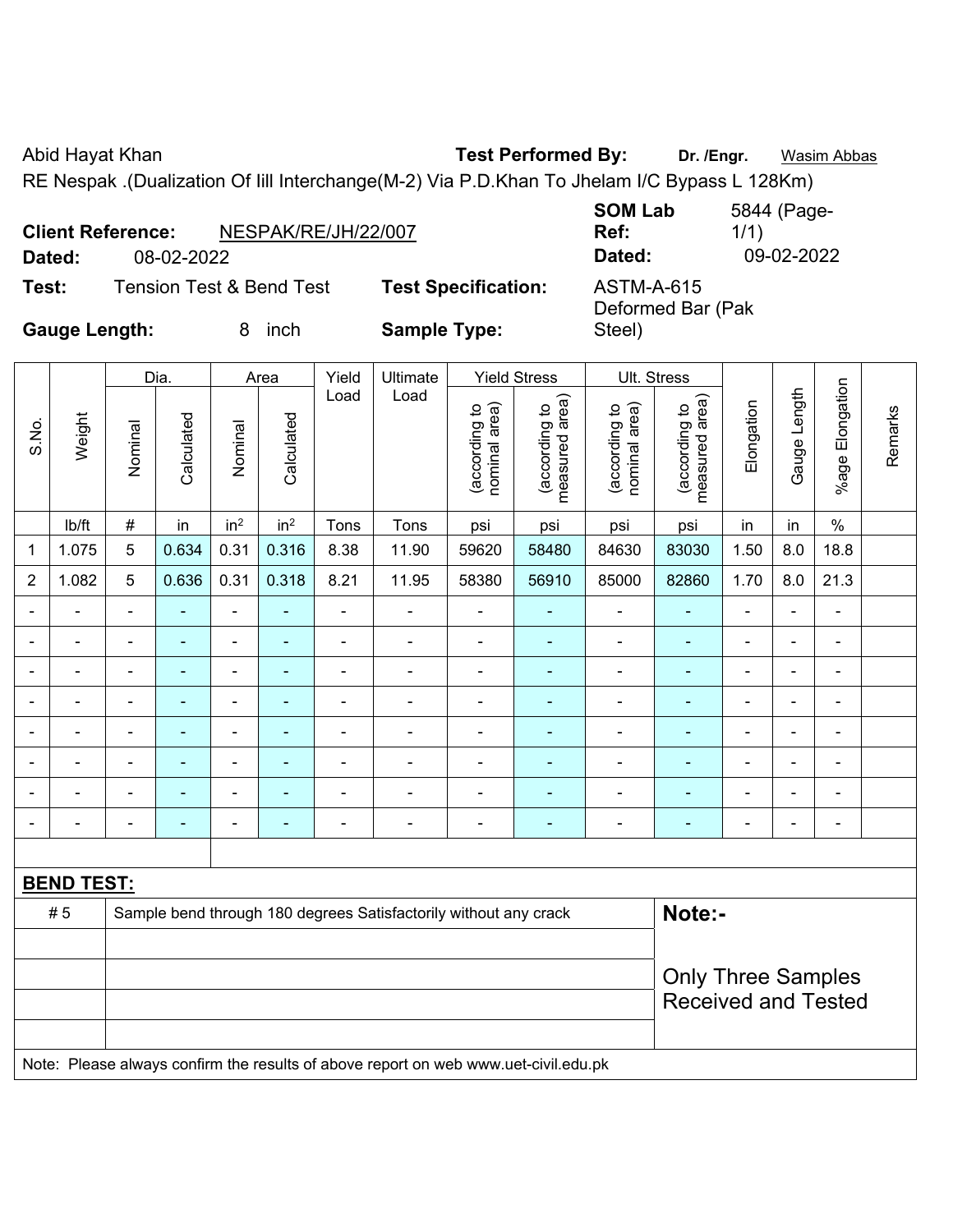Wasif Manzoor **Test Performed By:** Dr. /Engr. **Amina Rajpoot Wasif Manzoor** 

Salman Developers.Lahore.(Park House Appartment)

| <b>Client Reference:</b> | Nil |
|--------------------------|-----|
|--------------------------|-----|

**Dated:** 07-02-2022 **Dated:** 09-02-2022

**Test:** Tension Test & Bend Test **Test Specification:** ASTM-A-615 **Gauge Length:** 8 inch **Sample Type:** Deformed Bar (Batala Steel)

| <b>SOM Lab</b> | 5845 (Page- |
|----------------|-------------|
| Ref:           | 1/2)        |
| Dated:         | 09-02-2022  |

|                |                   |                | Dia.           |                          | Area                    | Yield          | Ultimate                                                                            |                                | <b>Yield Stress</b>             |                                | Ult. Stress                     |                            |                |                       |         |
|----------------|-------------------|----------------|----------------|--------------------------|-------------------------|----------------|-------------------------------------------------------------------------------------|--------------------------------|---------------------------------|--------------------------------|---------------------------------|----------------------------|----------------|-----------------------|---------|
| S.No.          | Weight            | Nominal        | Calculated     | Nominal                  | Calculated              | Load           | Load                                                                                | nominal area)<br>(according to | (according to<br>measured area) | nominal area)<br>(according to | measured area)<br>(according to | Elongation                 | Gauge Length   | Elongation<br>$%$ age | Remarks |
|                | lb/ft             | $\#$           | in             | in <sup>2</sup>          | in <sup>2</sup>         | Tons           | Tons                                                                                | psi                            | psi                             | psi                            | psi                             | in                         | in             | $\%$                  |         |
| 1              | 2.653             | 8              | 0.997          | 0.79                     | 0.780                   | 25.69          | 37.46                                                                               | 71720                          | 72640                           | 104580                         | 105920                          | 1.40                       | 8.0            | 17.5                  |         |
| $\overline{2}$ | 2.705             | 8              | 1.006          | 0.79                     | 0.795                   | 25.33          | 36.85                                                                               | 70720                          | 70280                           | 102880                         | 102230                          | 1.40                       | 8.0            | 17.5                  |         |
| 3              | 1.519             | 6              | 0.754          | 0.44                     | 0.446                   | 14.53          | 19.64                                                                               | 72810                          | 71830                           | 98460                          | 97140                           | 1.40                       | 8.0            | 17.5                  |         |
| 4              | 1.523             | 6              | 0.755          | 0.44                     | 0.448                   | 14.12          | 19.06                                                                               | 70770                          | 69510                           | 95550                          | 93840                           | 1.50                       | 8.0            | 18.8                  |         |
|                | ä,                | $\blacksquare$ | $\blacksquare$ | $\overline{\phantom{a}}$ | $\blacksquare$          | $\blacksquare$ | $\blacksquare$                                                                      | $\blacksquare$                 | $\blacksquare$                  | $\blacksquare$                 | ÷                               | $\blacksquare$             | ÷,             | $\blacksquare$        |         |
|                |                   |                | $\blacksquare$ | $\blacksquare$           | $\blacksquare$          |                | $\blacksquare$                                                                      | $\blacksquare$                 | $\blacksquare$                  | $\blacksquare$                 | ۰                               |                            | ä,             | $\blacksquare$        |         |
|                |                   |                | $\blacksquare$ | $\blacksquare$           | $\blacksquare$          |                | $\blacksquare$                                                                      | $\blacksquare$                 | $\blacksquare$                  | $\blacksquare$                 | $\blacksquare$                  |                            |                | $\blacksquare$        |         |
|                |                   |                |                | Ē,                       |                         |                |                                                                                     |                                |                                 |                                |                                 |                            | $\blacksquare$ | $\blacksquare$        |         |
| $\blacksquare$ | $\blacksquare$    | $\blacksquare$ | $\blacksquare$ | ۰                        |                         |                | $\blacksquare$                                                                      | $\blacksquare$                 | $\overline{\phantom{a}}$        | $\blacksquare$                 | ٠                               | ۳                          | ۰              | $\blacksquare$        |         |
| $\blacksquare$ |                   | $\blacksquare$ | $\blacksquare$ | ä,                       | ÷                       | Ē,             | $\blacksquare$                                                                      | $\overline{\phantom{a}}$       | $\overline{\phantom{a}}$        | $\blacksquare$                 | ÷                               | $\blacksquare$             | ä,             | $\blacksquare$        |         |
|                |                   |                |                |                          |                         |                |                                                                                     |                                |                                 |                                |                                 |                            |                |                       |         |
|                | <b>BEND TEST:</b> |                |                |                          |                         |                |                                                                                     |                                |                                 |                                |                                 |                            |                |                       |         |
|                | # 8               |                |                |                          |                         |                | Sample bend through 180 degrees Satisfactorily without any crack                    |                                |                                 |                                | Note:-                          |                            |                |                       |         |
|                | #6                |                |                |                          |                         |                | Sample bend through 180 degrees Satisfactorily without any crack                    |                                |                                 |                                |                                 |                            |                |                       |         |
|                |                   |                |                |                          | <b>Only Six Samples</b> |                |                                                                                     |                                |                                 |                                |                                 |                            |                |                       |         |
|                |                   |                |                |                          |                         |                |                                                                                     |                                |                                 |                                |                                 | <b>Received and Tested</b> |                |                       |         |
|                |                   |                |                |                          |                         |                |                                                                                     |                                |                                 |                                |                                 |                            |                |                       |         |
|                |                   |                |                |                          |                         |                | Note: Please always confirm the results of above report on web www.uet-civil.edu.pk |                                |                                 |                                |                                 |                            |                |                       |         |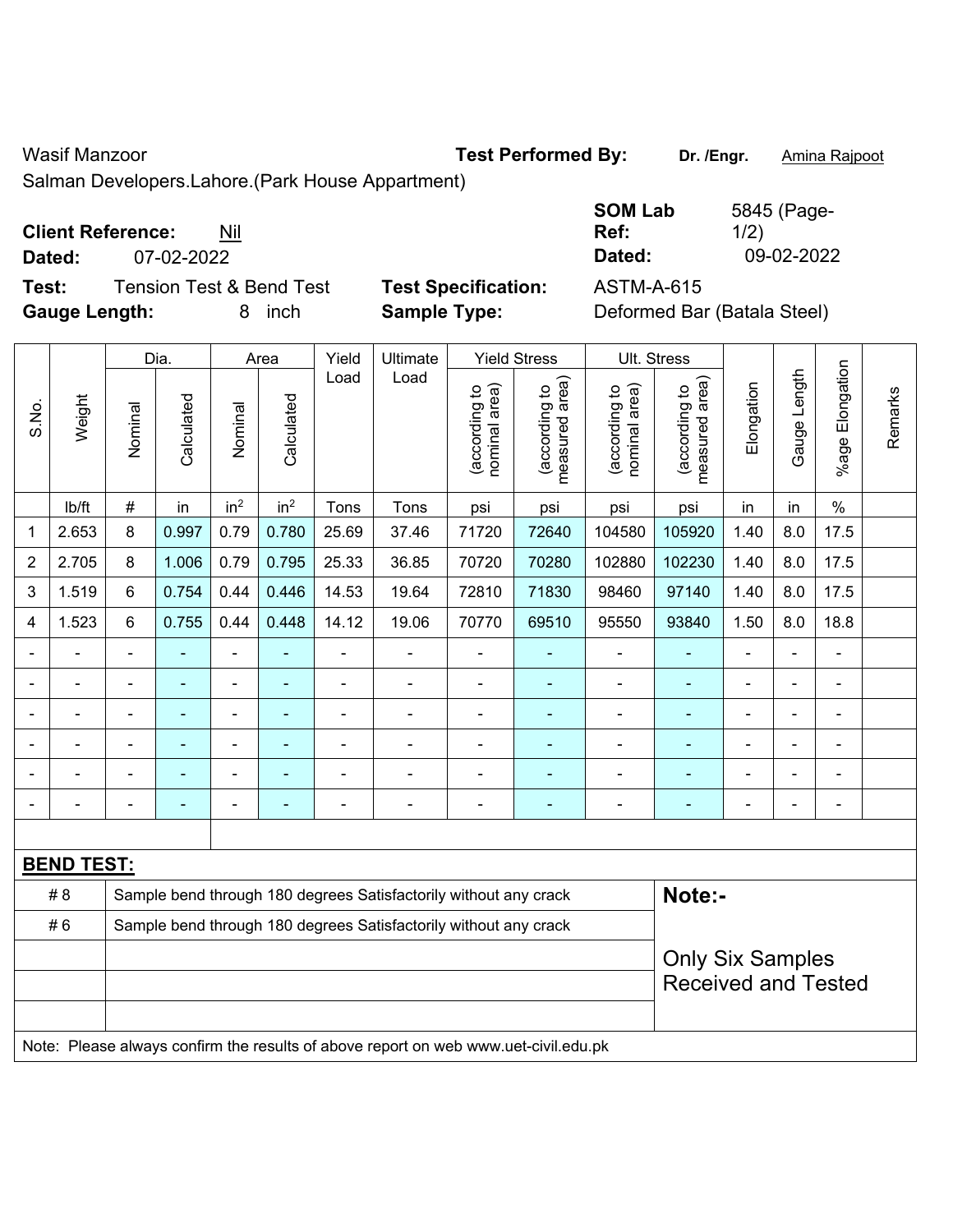Wasif Manzoor **Test Performed By:** Dr. /Engr. **Amina Rajpoot Wasif Manzoor** 

Salman Developers.Lahore.(Park House Appartment)

| <b>Client Reference:</b> | Nil |
|--------------------------|-----|
|--------------------------|-----|

**Dated:** 07-02-2022 **Dated:** 09-02-2022

**Test:** Tension Test & Bend Test **Test Specification:** ASTM-A-615 Gauge Length: **8** inch **Sample Type:** Definition

| <b>SOM Lab</b> | 5845 (Page- |
|----------------|-------------|
| Ref:           | 2/2)        |
| Dated:         | 09-02-2022  |

| Deformed Bar (SJ Steel) |  |  |  |
|-------------------------|--|--|--|
|-------------------------|--|--|--|

|                |                   |                                                                                     | Dia.           |                          | Area                     | Yield          | Ultimate                                                         |                                | <b>Yield Stress</b>             | Ult. Stress                    |                                 |                |                |                           |         |
|----------------|-------------------|-------------------------------------------------------------------------------------|----------------|--------------------------|--------------------------|----------------|------------------------------------------------------------------|--------------------------------|---------------------------------|--------------------------------|---------------------------------|----------------|----------------|---------------------------|---------|
| S.No.          | Weight            | Nominal                                                                             | Calculated     | Nominal                  | Calculated               | Load           | Load                                                             | nominal area)<br>(according to | (according to<br>measured area) | nominal area)<br>(according to | measured area)<br>(according to | Elongation     | Gauge Length   | Elongation<br>$%$ age $ $ | Remarks |
|                | lb/ft             | $\#$                                                                                | in             | in <sup>2</sup>          | in <sup>2</sup>          | Tons           | Tons                                                             | psi                            | psi                             | psi                            | psi                             | in             | in             | $\%$                      |         |
| 1              | 1.661             | 6                                                                                   | 0.788          | 0.44                     | 0.488                    | 16.21          | 21.25                                                            | 81240                          | 73250                           | 106530                         | 96060                           | 1.50           | 8.0            | 18.8                      |         |
| $\overline{2}$ | 1.567             | 6                                                                                   | 0.766          | 0.44                     | 0.461                    | 15.29          | 19.93                                                            | 76640                          | 73150                           | 99890                          | 95340                           | 1.20           | 8.0            | 15.0                      |         |
| $\blacksquare$ | ÷.                | $\blacksquare$                                                                      | ÷              | ä,                       | ä,                       | ä,             | $\blacksquare$                                                   | $\blacksquare$                 | $\blacksquare$                  | $\blacksquare$                 | $\blacksquare$                  | $\blacksquare$ | $\blacksquare$ | ÷.                        |         |
| $\blacksquare$ | $\blacksquare$    | $\blacksquare$                                                                      | $\blacksquare$ | ÷,                       | $\blacksquare$           | $\blacksquare$ | $\blacksquare$                                                   | $\blacksquare$                 | $\blacksquare$                  | $\blacksquare$                 | $\blacksquare$                  | $\blacksquare$ | $\blacksquare$ | $\frac{1}{2}$             |         |
| $\blacksquare$ | $\frac{1}{2}$     | $\blacksquare$                                                                      | ä,             | $\blacksquare$           | $\blacksquare$           | $\blacksquare$ | ÷,                                                               | $\blacksquare$                 | $\blacksquare$                  | $\blacksquare$                 | ÷,                              | $\blacksquare$ | $\blacksquare$ | $\frac{1}{2}$             |         |
|                | $\blacksquare$    | $\blacksquare$                                                                      | ٠              | $\overline{\phantom{0}}$ | $\overline{\phantom{a}}$ | $\blacksquare$ | $\blacksquare$                                                   | $\blacksquare$                 | $\blacksquare$                  | $\blacksquare$                 | ÷,                              | $\blacksquare$ | $\overline{a}$ | $\blacksquare$            |         |
|                |                   |                                                                                     | ÷              | ÷,                       | $\overline{\phantom{a}}$ | Ē,             | $\blacksquare$                                                   | $\overline{\phantom{a}}$       | $\blacksquare$                  | $\blacksquare$                 | ÷                               |                |                | $\blacksquare$            |         |
|                |                   |                                                                                     |                | ÷                        |                          |                |                                                                  |                                | ä,                              |                                |                                 |                |                | $\blacksquare$            |         |
|                |                   |                                                                                     |                | Ē,                       |                          |                | $\blacksquare$                                                   | ٠                              | ä,                              | $\blacksquare$                 | $\blacksquare$                  |                |                | $\blacksquare$            |         |
| $\blacksquare$ | $\blacksquare$    | $\blacksquare$                                                                      | ÷              | ÷,                       | $\overline{a}$           | ÷              | $\overline{\phantom{0}}$                                         | $\qquad \qquad \blacksquare$   | ۰                               | -                              | $\blacksquare$                  | $\blacksquare$ | $\blacksquare$ | $\overline{\phantom{0}}$  |         |
|                |                   |                                                                                     |                |                          |                          |                |                                                                  |                                |                                 |                                |                                 |                |                |                           |         |
|                | <b>BEND TEST:</b> |                                                                                     |                |                          |                          |                |                                                                  |                                |                                 |                                |                                 |                |                |                           |         |
|                | #6                |                                                                                     |                |                          |                          |                | Sample bend through 180 degrees Satisfactorily without any crack |                                |                                 |                                | Note:-                          |                |                |                           |         |
|                |                   |                                                                                     |                |                          |                          |                |                                                                  |                                |                                 |                                |                                 |                |                |                           |         |
|                |                   |                                                                                     |                |                          |                          |                |                                                                  |                                |                                 |                                |                                 |                |                | <b>Only Three Samples</b> |         |
|                |                   |                                                                                     |                |                          |                          |                |                                                                  |                                |                                 |                                | <b>Received and Tested</b>      |                |                |                           |         |
|                |                   | Note: Please always confirm the results of above report on web www.uet-civil.edu.pk |                |                          |                          |                |                                                                  |                                |                                 |                                |                                 |                |                |                           |         |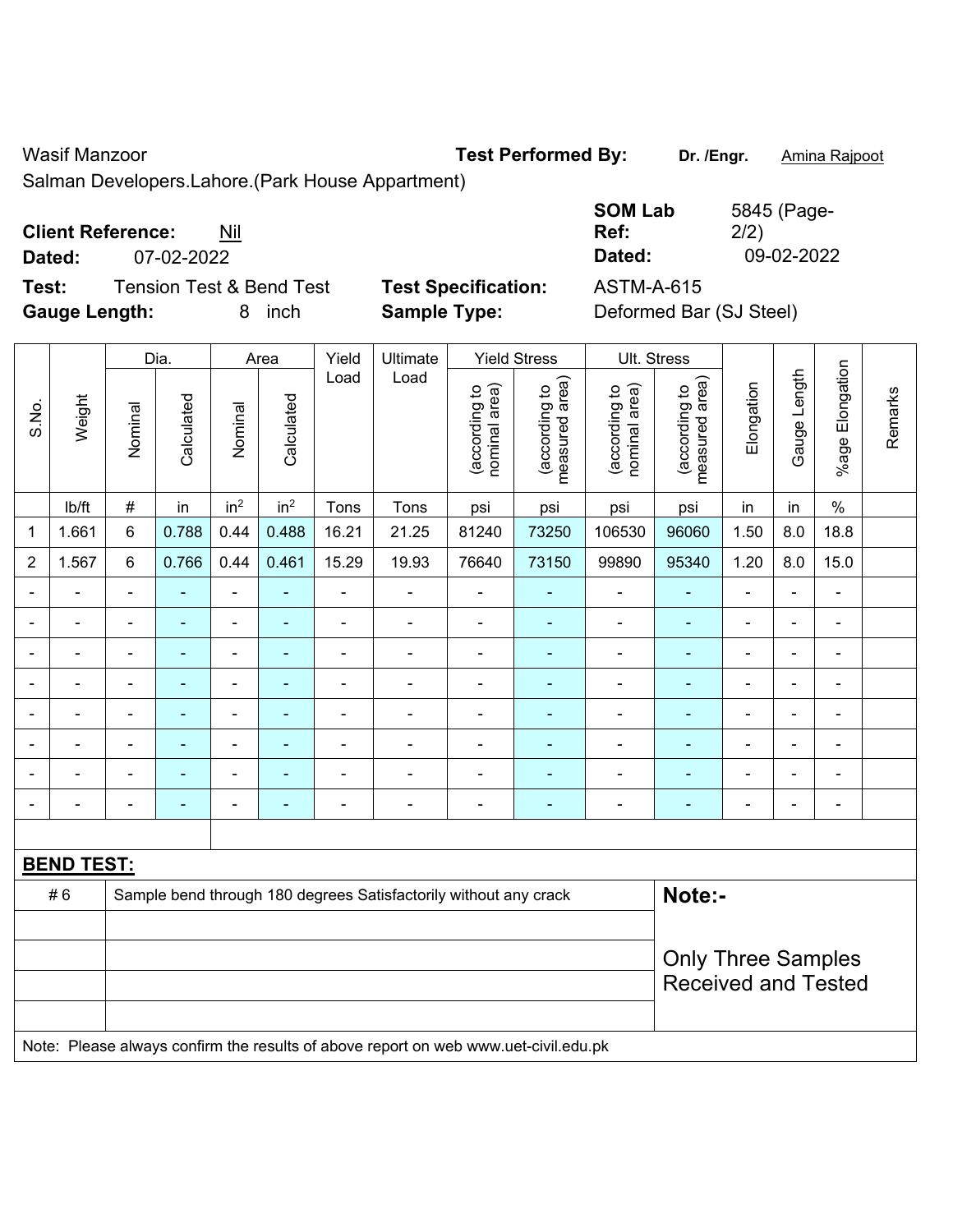Mudessar Iqbal **Test Performed By:** Dr. /Engr. **Bilal** Dr. /Engr. **Bilal** 

Manager QC Country Developers(Pvt.)Ltd.(Step School Burewala)

**Client Reference:** CD-22-Testing/St/BRW-001

**Test:** Tension Test & Bend Test **Test Specification:** ASTM-A-615 **Gauge Length:** 8 inch **Sample Type:** Deformed Bar (Afco Steel)

**SOM Lab Ref:**  5846 (Page-1/1) **Dated:** 08-01-2022 **Dated:** 09-02-2022

|                |                          |                | Dia.                                                             |                              | Area                     | Yield          | Ultimate                                                                            |                                | <b>Yield Stress</b>             |                                | Ult. Stress                     |                |                |                 |         |
|----------------|--------------------------|----------------|------------------------------------------------------------------|------------------------------|--------------------------|----------------|-------------------------------------------------------------------------------------|--------------------------------|---------------------------------|--------------------------------|---------------------------------|----------------|----------------|-----------------|---------|
| S.No.          | Weight                   | Nominal        | Calculated                                                       | Nominal                      | Calculated               | Load           | Load                                                                                | nominal area)<br>(according to | (according to<br>measured area) | (according to<br>nominal area) | measured area)<br>(according to | Elongation     | Gauge Length   | %age Elongation | Remarks |
|                | lb/ft                    | $\#$           | in                                                               | in <sup>2</sup>              | in <sup>2</sup>          | Tons           | Tons                                                                                | psi                            | psi                             | psi                            | psi                             | in             | in             | $\%$            |         |
| 1              | 2.556                    | 8              | 0.978                                                            | 0.79                         | 0.751                    | 24.26          | 34.12                                                                               | 67730                          | 71250                           | 95250                          | 100200                          | 1.30           | 8.0            | 16.3            |         |
| $\overline{2}$ | 1.502                    | 6              | 0.749                                                            | 0.44                         | 0.441                    | 15.49          | 19.13                                                                               | 77670                          | 77490                           | 95910                          | 95690                           | 1.20           | 8.0            | 15.0            |         |
| 3              | 0.556                    | $\overline{4}$ | 0.456                                                            | 0.20                         | 0.163                    | 7.19           | 8.94                                                                                | 79250                          | 97240                           | 98580                          | 120960                          | 0.90           | 8.0            | 11.3            |         |
| $\blacksquare$ | ÷.                       | $\blacksquare$ | $\blacksquare$                                                   | ÷,                           | $\blacksquare$           | $\blacksquare$ | $\blacksquare$                                                                      | $\blacksquare$                 | $\blacksquare$                  | $\overline{\phantom{a}}$       | ä,                              |                | ä,             | $\blacksquare$  |         |
|                | ä,                       | ä,             | $\frac{1}{2}$                                                    | $\blacksquare$               | $\blacksquare$           | $\blacksquare$ | $\blacksquare$                                                                      | $\blacksquare$                 | $\blacksquare$                  | $\blacksquare$                 | ٠                               | $\blacksquare$ | ä,             | $\blacksquare$  |         |
|                | $\overline{\phantom{0}}$ | $\blacksquare$ | ÷                                                                | ÷,                           | $\overline{\phantom{a}}$ | $\blacksquare$ | $\blacksquare$                                                                      | $\blacksquare$                 | $\blacksquare$                  | $\blacksquare$                 | $\overline{\phantom{0}}$        | $\blacksquare$ | ä,             | $\overline{a}$  |         |
|                | $\blacksquare$           | $\blacksquare$ | ä,                                                               | $\qquad \qquad \blacksquare$ | $\blacksquare$           | $\blacksquare$ | $\blacksquare$                                                                      | $\blacksquare$                 | $\blacksquare$                  | $\blacksquare$                 | $\blacksquare$                  | $\blacksquare$ | ÷              | $\blacksquare$  |         |
|                |                          |                | $\overline{a}$                                                   | ä,                           | $\blacksquare$           |                |                                                                                     | $\blacksquare$                 | L,                              | ä,                             |                                 |                |                | ÷               |         |
|                |                          |                |                                                                  | ÷                            |                          |                |                                                                                     |                                |                                 |                                |                                 |                |                |                 |         |
| $\blacksquare$ | $\blacksquare$           | $\blacksquare$ | $\blacksquare$                                                   | $\blacksquare$               | $\overline{\phantom{a}}$ | $\blacksquare$ | $\overline{\phantom{a}}$                                                            | $\blacksquare$                 | $\blacksquare$                  | ۰                              | $\overline{\phantom{0}}$        | $\blacksquare$ | $\blacksquare$ | $\overline{a}$  |         |
|                |                          |                |                                                                  |                              |                          |                |                                                                                     |                                |                                 |                                |                                 |                |                |                 |         |
|                | <b>BEND TEST:</b>        |                |                                                                  |                              |                          |                |                                                                                     |                                |                                 |                                |                                 |                |                |                 |         |
|                | # 8                      |                |                                                                  |                              |                          |                | Sample bend through 180 degrees Satisfactorily without any crack                    |                                |                                 |                                | Note:-                          |                |                |                 |         |
|                | #6                       |                |                                                                  |                              |                          |                | Sample bend through 180 degrees Satisfactorily without any crack                    |                                |                                 |                                |                                 |                |                |                 |         |
|                | #4                       |                | Sample bend through 180 degrees Satisfactorily without any crack |                              |                          |                | <b>Only Six Samples</b>                                                             |                                |                                 |                                |                                 |                |                |                 |         |
|                |                          |                |                                                                  |                              |                          |                |                                                                                     |                                |                                 |                                | <b>Received and Tested</b>      |                |                |                 |         |
|                |                          |                |                                                                  |                              |                          |                |                                                                                     |                                |                                 |                                |                                 |                |                |                 |         |
|                |                          |                |                                                                  |                              |                          |                | Note: Please always confirm the results of above report on web www.uet-civil.edu.pk |                                |                                 |                                |                                 |                |                |                 |         |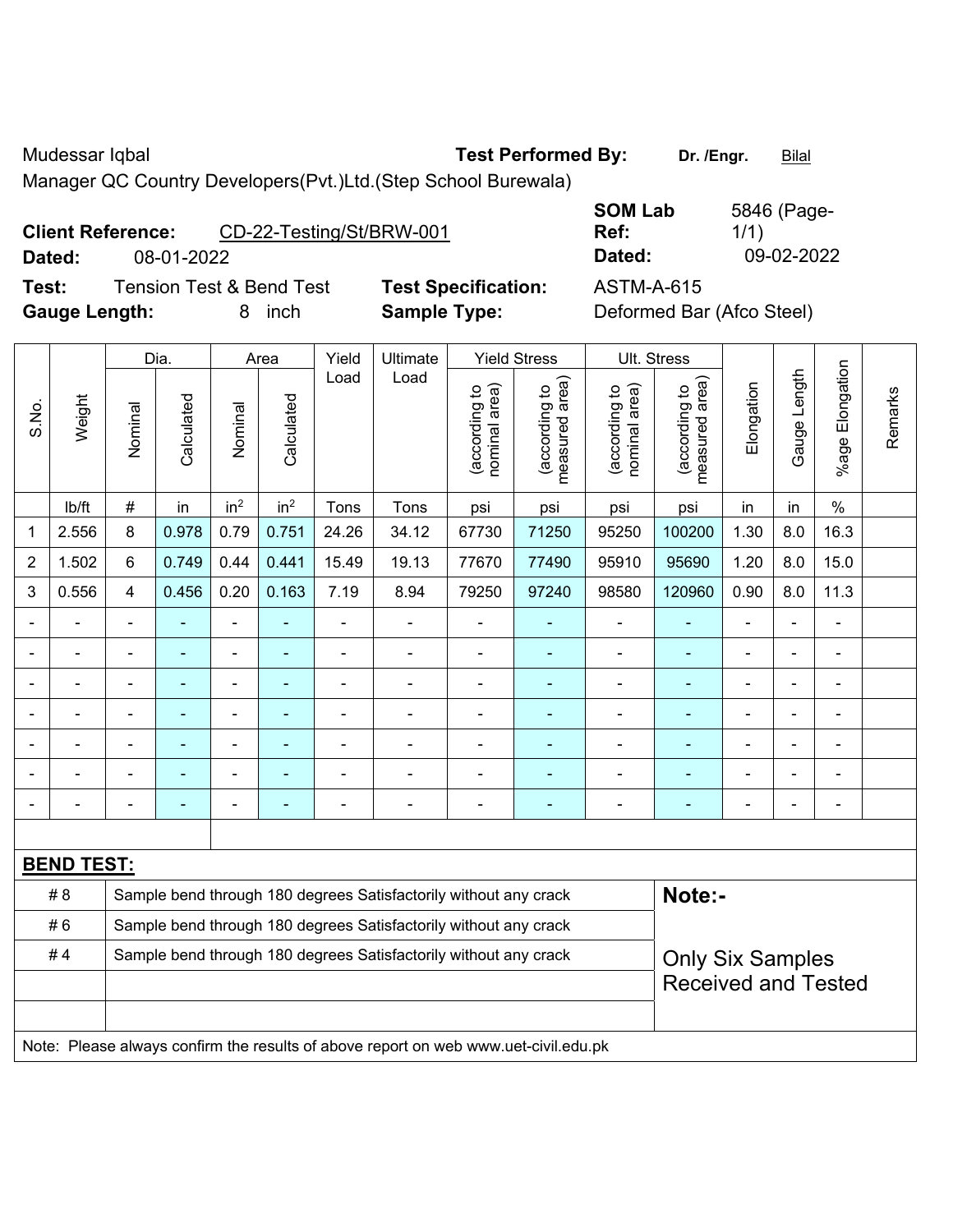Muhammad Arif **Test Performed By:** Dr. /Engr. **Bilal** 

Sr. QS Thaheem Construction Company.(Proj: Arena Mall At Bahawalpur)

| <b>Client Reference:</b><br>TCC/UET/344<br>09-02-2022<br>Dated: |                            | <b>SOM Lab</b><br>Ref:<br>Dated: | 5847 (Page-<br>1/1)<br>09-02-2022 |
|-----------------------------------------------------------------|----------------------------|----------------------------------|-----------------------------------|
| Tension Test & Bend Test<br>Test:                               | <b>Test Specification:</b> | <b>ASTM-A-615</b>                |                                   |
| <b>Gauge Length:</b><br>inch<br>8                               | <b>Sample Type:</b>        | Deformed Bar                     |                                   |

|                |                   |                | Dia.           |                 | Area                     | Yield                    | Ultimate                                                                            |                                | <b>Yield Stress</b>             |                                | Ult. Stress                     |                            |                |                       |         |
|----------------|-------------------|----------------|----------------|-----------------|--------------------------|--------------------------|-------------------------------------------------------------------------------------|--------------------------------|---------------------------------|--------------------------------|---------------------------------|----------------------------|----------------|-----------------------|---------|
| S.No.          | Weight            | Nominal        | Calculated     | Nominal         | Calculated               | Load                     | Load                                                                                | nominal area)<br>(according to | (according to<br>measured area) | (according to<br>nominal area) | measured area)<br>(according to | Elongation                 | Gauge Length   | Elongation<br>$%$ age | Remarks |
|                | lb/ft             | $\#$           | in             | in <sup>2</sup> | in <sup>2</sup>          | Tons                     | Tons                                                                                | psi                            | psi                             | psi                            | psi                             | in                         | in             | $\%$                  |         |
| 1              | 2.539             | 8              | 0.975          | 0.79            | 0.746                    | 25.28                    | 34.27                                                                               | 70580                          | 74740                           | 95680                          | 101320                          | 1.20                       | 8.0            | 15.0                  |         |
| $\overline{2}$ | 2.539             | 8              | 0.975          | 0.79            | 0.746                    | 24.94                    | 33.84                                                                               | 69640                          | 73750                           | 94480                          | 100050                          | 1.20                       | 8.0            | 15.0                  |         |
| 3              | 1.515             | 6              | 0.753          | 0.44            | 0.445                    | 15.49                    | 19.49                                                                               | 77670                          | 76790                           | 97690                          | 96600                           | 1.20                       | 8.0            | 15.0                  |         |
| 4              | 1.515             | 6              | 0.753          | 0.44            | 0.445                    | 15.34                    | 19.42                                                                               | 76900                          | 76040                           | 97340                          | 96240                           | 1.30                       | 8.0            | 16.3                  |         |
|                |                   | $\blacksquare$ | $\blacksquare$ | ÷,              |                          | ä,                       | $\blacksquare$                                                                      | $\blacksquare$                 | $\blacksquare$                  | $\blacksquare$                 | Ē,                              | $\blacksquare$             | $\blacksquare$ | ä,                    |         |
|                | $\blacksquare$    | $\blacksquare$ | $\blacksquare$ | ÷,              | $\blacksquare$           | ä,                       | $\blacksquare$                                                                      | $\blacksquare$                 | ÷                               | ÷,                             | $\blacksquare$                  | $\blacksquare$             | $\blacksquare$ | ÷,                    |         |
|                | $\blacksquare$    |                | $\blacksquare$ | $\blacksquare$  | $\blacksquare$           | $\overline{\phantom{a}}$ | $\blacksquare$                                                                      | $\blacksquare$                 | $\blacksquare$                  | $\blacksquare$                 | ÷                               | $\blacksquare$             | ä,             | $\blacksquare$        |         |
|                |                   |                | $\blacksquare$ | L.              | $\overline{\phantom{0}}$ |                          |                                                                                     | $\overline{\phantom{0}}$       |                                 |                                | ٠                               |                            |                | $\blacksquare$        |         |
|                |                   |                |                | Ē,              |                          |                          |                                                                                     |                                |                                 |                                |                                 |                            |                | ÷                     |         |
| $\blacksquare$ |                   | $\blacksquare$ | $\blacksquare$ | ÷               | $\overline{\phantom{a}}$ | $\blacksquare$           | $\blacksquare$                                                                      | $\overline{\phantom{0}}$       | $\overline{\phantom{0}}$        | $\blacksquare$                 | Ē.                              | $\overline{\phantom{0}}$   | $\blacksquare$ | $\overline{a}$        |         |
|                |                   |                |                |                 |                          |                          |                                                                                     |                                |                                 |                                |                                 |                            |                |                       |         |
|                | <b>BEND TEST:</b> |                |                |                 |                          |                          |                                                                                     |                                |                                 |                                |                                 |                            |                |                       |         |
|                | # 8               |                |                |                 |                          |                          | Sample bend through 180 degrees Satisfactorily without any crack                    |                                |                                 |                                | Note:-                          |                            |                |                       |         |
|                | #6                |                |                |                 |                          |                          | Sample bend through 180 degrees Satisfactorily without any crack                    |                                |                                 |                                |                                 |                            |                |                       |         |
|                |                   |                |                |                 |                          |                          |                                                                                     | <b>Only Six Samples</b>        |                                 |                                |                                 |                            |                |                       |         |
|                |                   |                |                |                 |                          |                          |                                                                                     |                                |                                 |                                |                                 | <b>Received and Tested</b> |                |                       |         |
|                |                   |                |                |                 |                          |                          |                                                                                     |                                |                                 |                                |                                 |                            |                |                       |         |
|                |                   |                |                |                 |                          |                          | Note: Please always confirm the results of above report on web www.uet-civil.edu.pk |                                |                                 |                                |                                 |                            |                |                       |         |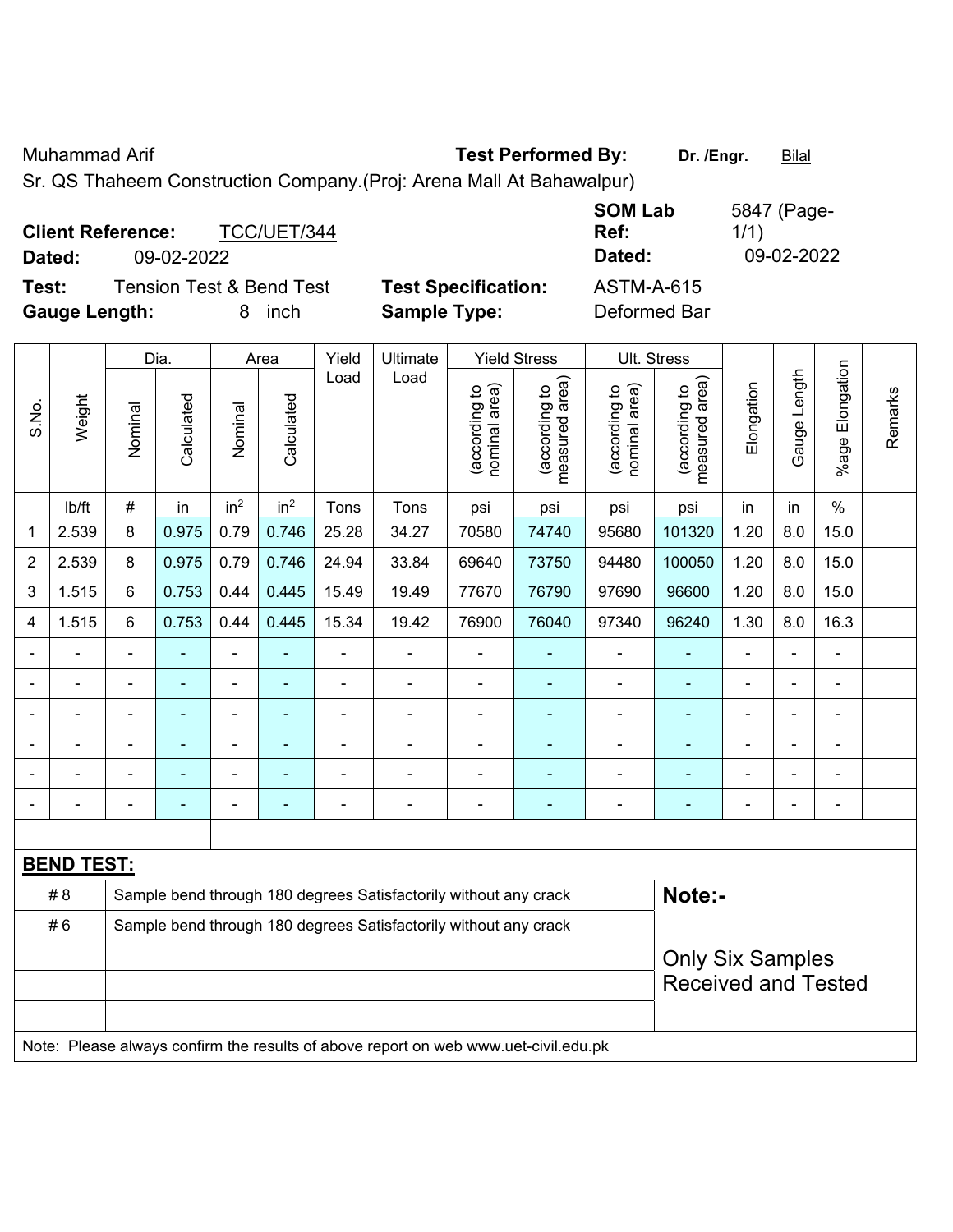Engr. M Abbas **Test Performed By:** Dr. /Engr. **Bilal** 

RE City Survey & Engg Consultants.(Green View Executive Apartments Phase-V)

| <b>Client Reference:</b><br>GVA/RE/003/21<br>08-01-2022<br>Dated:                        |                                                   | <b>SOM Lab</b><br>Ref:<br>Dated:  | 5848 (Page-<br>1/1)<br>09-02-2022 |
|------------------------------------------------------------------------------------------|---------------------------------------------------|-----------------------------------|-----------------------------------|
| <b>Tension Test &amp; Bend Test</b><br>Test:<br><b>Gauge Length:</b><br><i>inch</i><br>8 | <b>Test Specification:</b><br><b>Sample Type:</b> | <b>ASTM-A-615</b><br>Deformed Bar |                                   |

|                |                   |                | Dia.                                                             |                 | Area                     | Yield | Ultimate                                                                            |                                | <b>Yield Stress</b>             |                                | Ult. Stress                     |            |              |                          |         |
|----------------|-------------------|----------------|------------------------------------------------------------------|-----------------|--------------------------|-------|-------------------------------------------------------------------------------------|--------------------------------|---------------------------------|--------------------------------|---------------------------------|------------|--------------|--------------------------|---------|
| S.No.          | Weight            | Nominal        | Calculated                                                       | Nominal         | Calculated               | Load  | Load                                                                                | nominal area)<br>(according to | (according to<br>measured area) | nominal area)<br>(according to | (according to<br>measured area) | Elongation | Gauge Length | Elongation<br>$%$ age    | Remarks |
|                | lb/ft             | $\#$           | in                                                               | in <sup>2</sup> | in <sup>2</sup>          | Tons  | Tons                                                                                | psi                            | psi                             | psi                            | psi                             | in         | in           | $\%$                     |         |
| 1              | 2.666             | 8              | 0.998                                                            | 0.79            | 0.783                    | 27.62 | 35.47                                                                               | 77120                          | 77810                           | 99030                          | 99920                           | 1.30       | 8.0          | 16.3                     |         |
| $\overline{2}$ | 2.656             | 8              | 0.997                                                            | 0.79            | 0.781                    | 27.70 | 35.49                                                                               | 77320                          | 78210                           | 99090                          | 100230                          | 1.40       | 8.0          | 17.5                     |         |
| 3              | 1.508             | 6              | 0.751                                                            | 0.44            | 0.443                    | 15.70 | 20.08                                                                               | 78690                          | 78160                           | 100660                         | 99980                           | 1.20       | 8.0          | 15.0                     |         |
| 4              | 1.509             | 6              | 0.751                                                            | 0.44            | 0.443                    | 15.75 | 20.10                                                                               | 78940                          | 78410                           | 100760                         | 100080                          | 1.30       | 8.0          | 16.3                     |         |
| 5              | 0.661             | 4              | 0.497                                                            | 0.20            | 0.194                    | 7.80  | 9.94                                                                                | 85990                          | 88650                           | 109600                         | 112990                          | 1.00       | 8.0          | 12.5                     |         |
| 6              | 0.668             | 4              | 0.500                                                            | 0.20            | 0.196                    | 7.24  | 9.02                                                                                | 79810                          | 81440                           | 99480                          | 101510                          | 0.90       | 8.0          | 11.3                     |         |
|                |                   |                |                                                                  | ä,              |                          |       |                                                                                     |                                |                                 |                                |                                 |            | -            | L,                       |         |
|                |                   |                |                                                                  |                 |                          |       |                                                                                     |                                |                                 |                                |                                 |            |              |                          |         |
|                |                   |                |                                                                  | ÷               |                          |       |                                                                                     |                                |                                 | $\blacksquare$                 |                                 |            |              |                          |         |
| $\blacksquare$ |                   | $\blacksquare$ | $\blacksquare$                                                   | ÷               | $\blacksquare$           |       | $\blacksquare$                                                                      | ٠                              | $\overline{\phantom{0}}$        | $\blacksquare$                 |                                 | ۰          | -            | $\overline{\phantom{0}}$ |         |
|                |                   |                |                                                                  |                 |                          |       |                                                                                     |                                |                                 |                                |                                 |            |              |                          |         |
|                | <b>BEND TEST:</b> |                |                                                                  |                 |                          |       |                                                                                     |                                |                                 |                                |                                 |            |              |                          |         |
|                | # 8               |                |                                                                  |                 |                          |       | Sample bend through 180 degrees Satisfactorily without any crack                    |                                |                                 |                                | Note:-                          |            |              |                          |         |
|                | #6                |                |                                                                  |                 |                          |       | Sample bend through 180 degrees Satisfactorily without any crack                    |                                |                                 |                                |                                 |            |              |                          |         |
|                | #4                |                | Sample bend through 180 degrees Satisfactorily without any crack |                 | <b>Only Nine Samples</b> |       |                                                                                     |                                |                                 |                                |                                 |            |              |                          |         |
|                |                   |                |                                                                  |                 |                          |       |                                                                                     |                                |                                 |                                | <b>Received and Tested</b>      |            |              |                          |         |
|                |                   |                |                                                                  |                 |                          |       |                                                                                     |                                |                                 |                                |                                 |            |              |                          |         |
|                |                   |                |                                                                  |                 |                          |       | Note: Please always confirm the results of above report on web www.uet-civil.edu.pk |                                |                                 |                                |                                 |            |              |                          |         |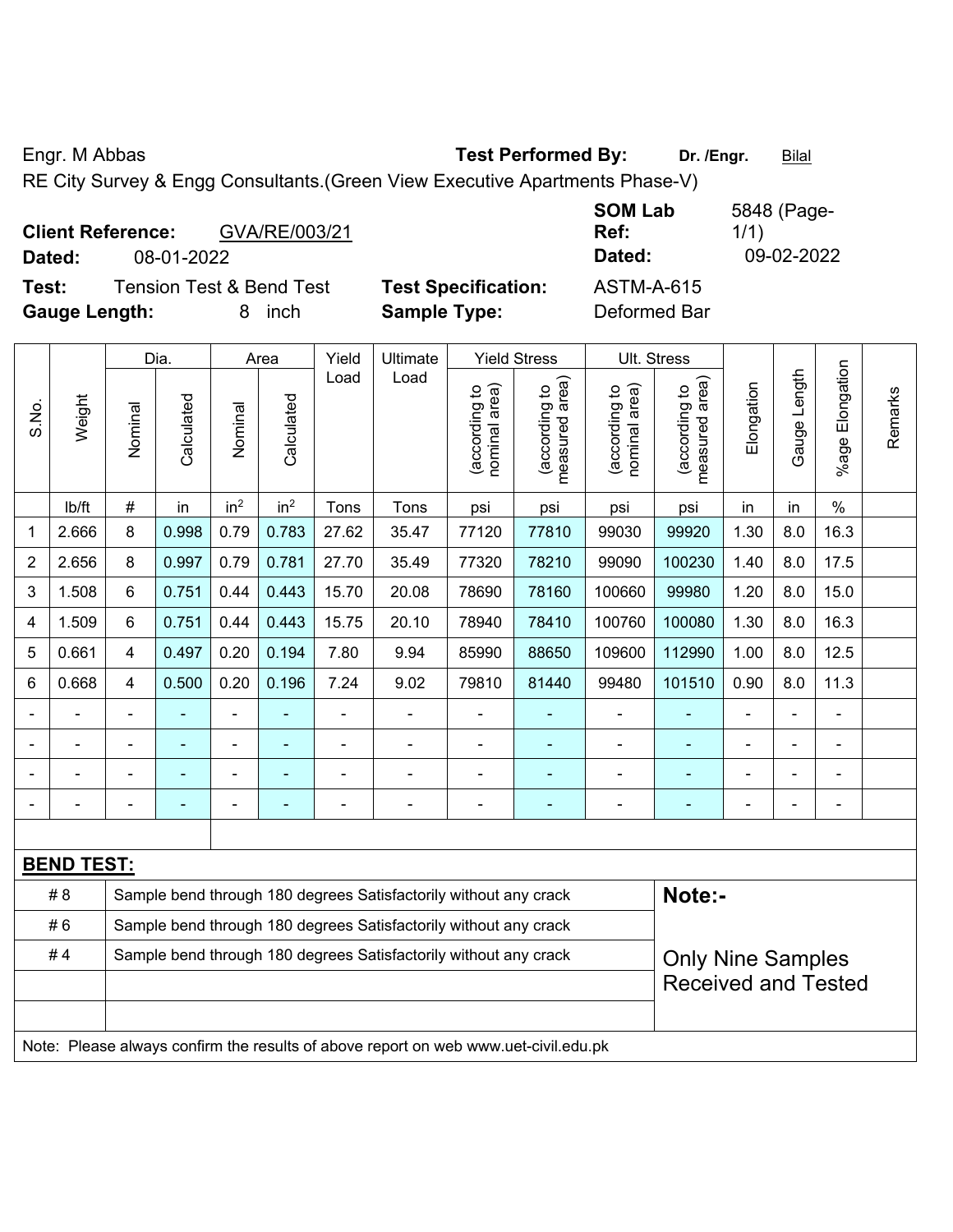Deputy Director ,LDA **Test Performed By:** Dr. /Engr. **Asad Ali Gillani** Deputy Director ,LDA

Sheranwala Flyover,(Const.Of Flyover At Sheranwala,Lhr)(Const/ReLocation Of ESSA BUTT Masjid)

| <b>Client Reference:</b> |            | No. DD/SF/LDA/:-105 |
|--------------------------|------------|---------------------|
| Dated:                   | 28-01-2022 |                     |

**Test:** Tension Test & Bend Test **Test Specification:** ASTM-A-615 **Gauge Length:** 8 inch **Sample Type:** Deformed Bar (Model Steel)

**SOM Lab Ref:**  5849 (Page-1/1) **Dated:** 28-01-2022 **Dated:** 09-02-2022

|       |                   |                | Dia.       |                 | Area            | Yield | Ultimate                                                                            |                                | <b>Yield Stress</b>                         |                                | Ult. Stress                     |                |                          |                       |         |
|-------|-------------------|----------------|------------|-----------------|-----------------|-------|-------------------------------------------------------------------------------------|--------------------------------|---------------------------------------------|--------------------------------|---------------------------------|----------------|--------------------------|-----------------------|---------|
| S.No. | Weight            | Nominal        | Calculated | Nominal         | Calculated      | Load  | Load                                                                                | nominal area)<br>(according to | (according to<br>measured area)<br>measured | nominal area)<br>(according to | (according to<br>measured area) | Elongation     | Gauge Length             | Elongation<br>$%$ age | Remarks |
|       | lb/ft             | $\#$           | in         | in <sup>2</sup> | in <sup>2</sup> | Tons  | Tons                                                                                | psi                            | psi                                         | psi                            | psi                             | in             | in                       | $\%$                  |         |
| 1     | 1.443             | 6              | 0.735      | 0.44            | 0.424           | 14.65 | 20.13                                                                               | 73430                          | 76200                                       | 100910                         | 104720                          | 1.30           | 8.0                      | 16.3                  |         |
| 2     | 1.445             | 6              | 0.736      | 0.44            | 0.425           | 14.93 | 20.18                                                                               | 74860                          | 77500                                       | 101170                         | 104740                          | 1.20           | 8.0                      | 15.0                  |         |
| 3     | 0.676             | $\overline{4}$ | 0.503      | 0.20            | 0.199           | 7.77  | 10.27                                                                               | 85660                          | 86090                                       | 113200                         | 113770                          | 1.20           | 8.0                      | 15.0                  |         |
| 4     | 0.678             | 4              | 0.503      | 0.20            | 0.199           | 7.75  | 10.32                                                                               | 85430                          | 85860                                       | 113760                         | 114330                          | 1.30           | 8.0                      | 16.3                  |         |
|       | $\blacksquare$    | $\blacksquare$ | ٠          | $\blacksquare$  |                 | L,    | ÷                                                                                   | ä,                             | $\blacksquare$                              | $\blacksquare$                 | ۰                               |                | $\blacksquare$           | $\blacksquare$        |         |
|       | ä,                | $\blacksquare$ | ÷,         | $\blacksquare$  | ÷               | L,    | ÷,                                                                                  | ä,                             | ÷                                           | ä,                             | ÷                               |                | $\blacksquare$           | ä,                    |         |
|       | $\blacksquare$    |                | ۰          | $\blacksquare$  | Ē.              | L,    | ÷                                                                                   | $\blacksquare$                 | ۰                                           | $\blacksquare$                 | ÷                               |                |                          | $\blacksquare$        |         |
|       |                   |                |            | ۰               |                 |       |                                                                                     |                                | ÷                                           |                                |                                 |                |                          |                       |         |
|       |                   |                |            | ۰               |                 |       | ÷                                                                                   | $\blacksquare$                 | Ē.                                          | $\blacksquare$                 |                                 |                |                          |                       |         |
|       | $\blacksquare$    | $\blacksquare$ | ÷          | -               | ÷               | -     | ÷,                                                                                  | $\blacksquare$                 | ۰                                           | -                              | ÷                               | $\blacksquare$ | $\overline{\phantom{a}}$ | $\blacksquare$        |         |
|       |                   |                |            |                 |                 |       |                                                                                     |                                |                                             |                                |                                 |                |                          |                       |         |
|       | <b>BEND TEST:</b> |                |            |                 |                 |       |                                                                                     |                                |                                             |                                |                                 |                |                          |                       |         |
|       | #6                |                |            |                 |                 |       | Sample bend through 180 degrees Satisfactorily without any crack                    |                                |                                             |                                | Note:-                          |                |                          |                       |         |
|       | #4                |                |            |                 |                 |       | Sample bend through 180 degrees Satisfactorily without any crack                    |                                |                                             |                                |                                 |                |                          |                       |         |
|       |                   |                |            |                 |                 |       |                                                                                     | <b>Only Six Samples</b>        |                                             |                                |                                 |                |                          |                       |         |
|       |                   |                |            |                 |                 |       |                                                                                     |                                |                                             |                                | <b>Received and Tested</b>      |                |                          |                       |         |
|       |                   |                |            |                 |                 |       |                                                                                     |                                |                                             |                                |                                 |                |                          |                       |         |
|       |                   |                |            |                 |                 |       | Note: Please always confirm the results of above report on web www.uet-civil.edu.pk |                                |                                             |                                |                                 |                |                          |                       |         |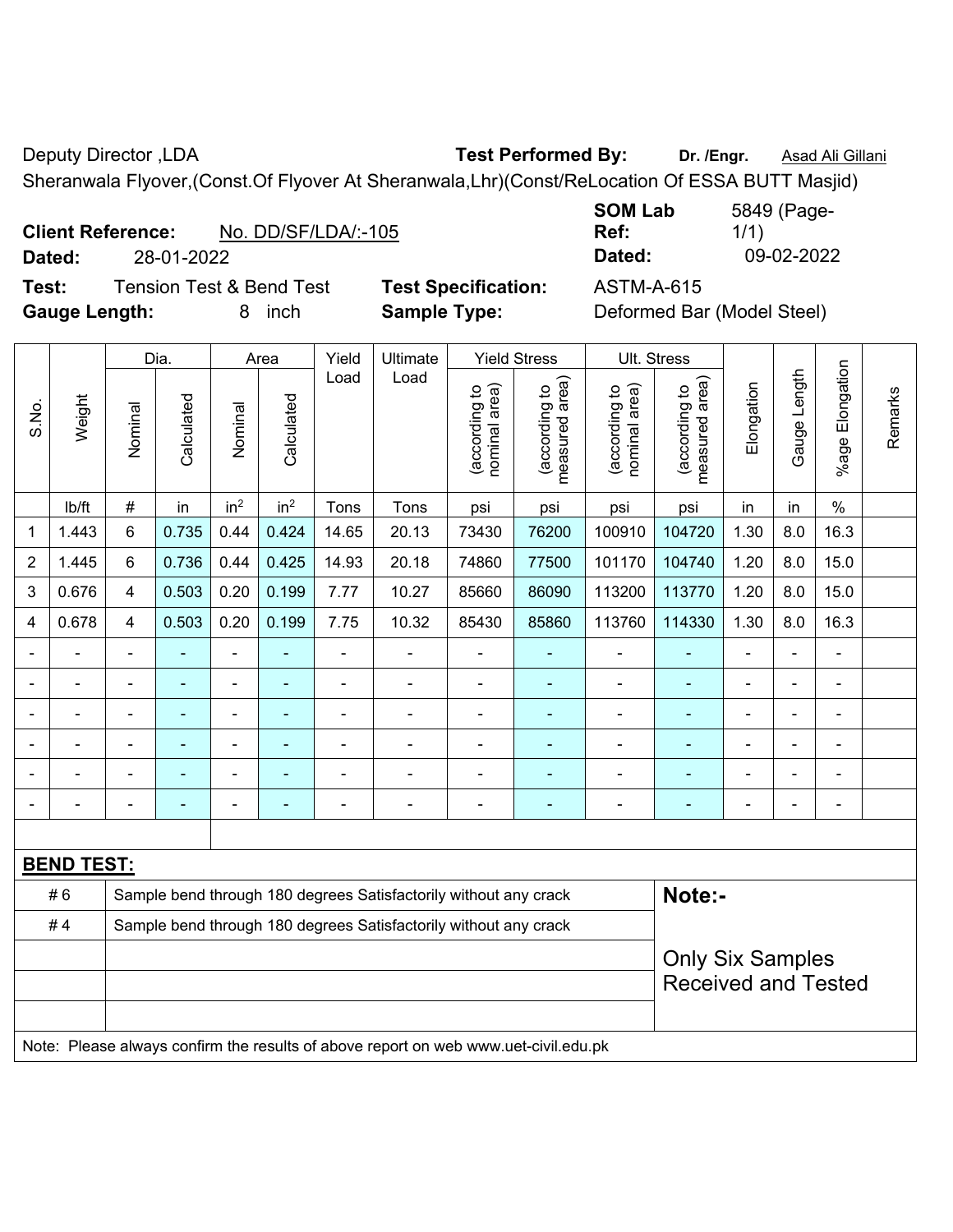Munawar Hussain **Test Performed By:** Dr. /Engr. Infan Ul Hasan

5850 (Page-

1/2)

MH Associates Lahore.

### **Client Reference:** Nil

**Dated:** 09-02-2022 **Dated:** 09-02-2022

**Test:** Tension Test & Bend Test **Test Specification:** ASTM-A-615 **Gauge Length:** 8 inch **Sample Type:** Deformed Bar

**SOM Lab Ref:** 

|                | Weight            |                          | Dia.<br>Area   |                              | Yield           | Ultimate       |                                                                                     | <b>Yield Stress</b>            |                                 | Ult. Stress                    |                                 |                            |                          |                 |         |  |  |
|----------------|-------------------|--------------------------|----------------|------------------------------|-----------------|----------------|-------------------------------------------------------------------------------------|--------------------------------|---------------------------------|--------------------------------|---------------------------------|----------------------------|--------------------------|-----------------|---------|--|--|
| S.No.          |                   | Nominal                  | Calculated     | Nominal                      | Calculated      | Load           | Load                                                                                | nominal area)<br>(according to | (according to<br>measured area) | (according to<br>nominal area) | (according to<br>measured area) | Elongation                 | Gauge Length             | %age Elongation | Remarks |  |  |
|                | lb/ft             | $\#$                     | in             | in <sup>2</sup>              | in <sup>2</sup> | Tons           | Tons                                                                                | psi                            | psi                             | psi                            | psi                             | in                         | in                       | $\%$            |         |  |  |
| $\mathbf{1}$   | 1.465             | $\,6$                    | 0.741          | 0.44                         | 0.431           | 15.29          | 19.57                                                                               | 76640                          | 78240                           | 98100                          | 100150                          | 1.40                       | 8.0                      | 17.5            |         |  |  |
| $\overline{2}$ | 1.472             | $6\phantom{1}$           | 0.743          | 0.44                         | 0.433           | 15.19          | 19.44                                                                               | 76130                          | 77360                           | 97440                          | 99010                           | 1.10                       | 8.0                      | 13.8            |         |  |  |
| $\blacksquare$ | ÷.                | $\blacksquare$           | $\blacksquare$ | ÷,                           | $\blacksquare$  | ä,             | $\blacksquare$                                                                      | $\blacksquare$                 | ٠                               | $\blacksquare$                 | $\blacksquare$                  | $\blacksquare$             | $\blacksquare$           | $\blacksquare$  |         |  |  |
|                | $\blacksquare$    | $\blacksquare$           | ٠              | ÷,                           | $\blacksquare$  | $\blacksquare$ | $\overline{\phantom{a}}$                                                            | $\blacksquare$                 | ÷                               | $\blacksquare$                 | $\blacksquare$                  | $\blacksquare$             | $\blacksquare$           | $\blacksquare$  |         |  |  |
|                | $\blacksquare$    | $\overline{\phantom{a}}$ | ٠              | $\qquad \qquad \blacksquare$ | $\blacksquare$  | $\blacksquare$ | $\overline{\phantom{a}}$                                                            | $\blacksquare$                 | ٠                               | $\overline{\phantom{a}}$       | $\blacksquare$                  | $\blacksquare$             | ÷                        | $\blacksquare$  |         |  |  |
|                |                   | $\blacksquare$           |                | -                            | $\blacksquare$  | $\blacksquare$ | ÷                                                                                   | $\blacksquare$                 | $\blacksquare$                  | ÷                              | ÷                               |                            |                          | ÷               |         |  |  |
|                |                   | $\blacksquare$           |                | $\overline{\phantom{a}}$     | $\blacksquare$  | $\blacksquare$ | $\blacksquare$                                                                      | $\blacksquare$                 | $\blacksquare$                  | $\overline{\phantom{a}}$       | $\blacksquare$                  | $\blacksquare$             |                          | ÷               |         |  |  |
|                | $\blacksquare$    | $\blacksquare$           | $\blacksquare$ | $\overline{\phantom{a}}$     | $\blacksquare$  | $\blacksquare$ | $\blacksquare$                                                                      | $\blacksquare$                 | $\blacksquare$                  | $\blacksquare$                 | $\blacksquare$                  | $\blacksquare$             | $\blacksquare$           | $\blacksquare$  |         |  |  |
|                |                   | $\blacksquare$           | $\blacksquare$ | $\qquad \qquad \blacksquare$ | $\blacksquare$  | $\blacksquare$ | $\overline{\phantom{a}}$                                                            | $\blacksquare$                 | $\blacksquare$                  | $\overline{\phantom{a}}$       | $\blacksquare$                  |                            | $\overline{\phantom{a}}$ | $\blacksquare$  |         |  |  |
|                |                   | $\blacksquare$           |                | $\qquad \qquad \blacksquare$ | $\blacksquare$  | $\blacksquare$ | $\blacksquare$                                                                      | $\blacksquare$                 | $\blacksquare$                  | $\blacksquare$                 | $\blacksquare$                  | $\blacksquare$             |                          | $\blacksquare$  |         |  |  |
|                |                   |                          |                |                              |                 |                |                                                                                     |                                |                                 |                                |                                 |                            |                          |                 |         |  |  |
|                | <b>BEND TEST:</b> |                          |                |                              |                 |                |                                                                                     |                                |                                 |                                |                                 |                            |                          |                 |         |  |  |
|                | #6                |                          |                |                              |                 |                | Sample bend through 180 degrees Satisfactorily without any crack                    |                                |                                 |                                | Note:-                          |                            |                          |                 |         |  |  |
|                |                   |                          |                |                              |                 |                |                                                                                     |                                |                                 |                                |                                 |                            |                          |                 |         |  |  |
|                |                   |                          |                |                              |                 |                | <b>Only Three Samples</b>                                                           |                                |                                 |                                |                                 |                            |                          |                 |         |  |  |
|                |                   |                          |                |                              |                 |                |                                                                                     |                                |                                 |                                |                                 | <b>Received and Tested</b> |                          |                 |         |  |  |
|                |                   |                          |                |                              |                 |                |                                                                                     |                                |                                 |                                |                                 |                            |                          |                 |         |  |  |
|                |                   |                          |                |                              |                 |                | Note: Please always confirm the results of above report on web www.uet-civil.edu.pk |                                |                                 |                                |                                 |                            |                          |                 |         |  |  |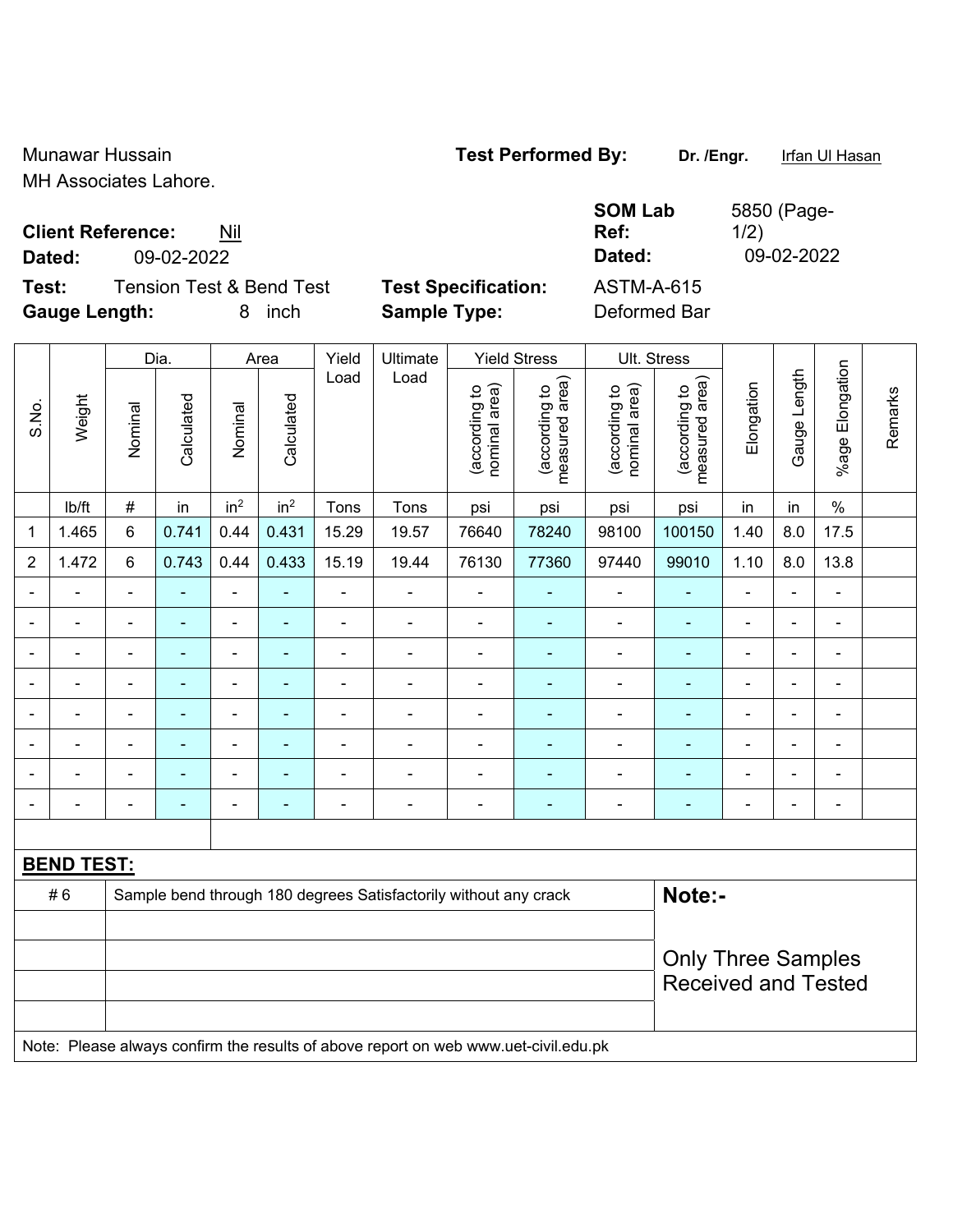Munawar Hussain **Test Performed By:** Dr. /Engr. If Infan Ul Hasan

MH Associates Lahore.

# **Client Reference:** Nil

**Dated:** 09-02-2022 **Dated:** 09-02-2022

**Test:** Tension Test & Bend Test **Test Specification:** ASTM-A-615 **Gauge Length:** 8 inch **Sample Type:** Deformed Bar

**SOM Lab Ref:** 

| 5850 (Page- |
|-------------|
| 2/2)        |
| 09-02-2022  |
|             |

|                          |                   | Dia.           |                |                 | Area            |                | Ultimate                                                                            |                                | <b>Yield Stress</b>             |                                | Ult. Stress                     |                              |                |                       |         |
|--------------------------|-------------------|----------------|----------------|-----------------|-----------------|----------------|-------------------------------------------------------------------------------------|--------------------------------|---------------------------------|--------------------------------|---------------------------------|------------------------------|----------------|-----------------------|---------|
| S.No.                    | Weight            | Nominal        | Calculated     | Nominal         | Calculated      | Load           | Load                                                                                | nominal area)<br>(according to | (according to<br>measured area) | nominal area)<br>(according to | measured area)<br>(according to | Elongation                   | Gauge Length   | Elongation<br>$%$ age | Remarks |
|                          | lb/ft             | $\#$           | in             | in <sup>2</sup> | in <sup>2</sup> | Tons           | Tons                                                                                | psi                            | psi                             | psi                            | psi                             | in                           | in             | $\%$                  |         |
| $\mathbf 1$              | 0.664             | $\overline{4}$ | 0.498          | 0.20            | 0.195           | 6.63           | 9.23                                                                                | 73070                          | 74940                           | 101730                         | 104340                          | 1.20                         | 8.0            | 15.0                  |         |
| $\overline{2}$           | 0.662             | $\overline{4}$ | 0.498          | 0.20            | 0.195           | 6.73           | 9.17                                                                                | 74190                          | 76090                           | 101170                         | 103760                          | 1.20                         | 8.0            | 15.0                  |         |
| $\blacksquare$           |                   |                | ä,             | $\blacksquare$  |                 | $\blacksquare$ | ÷,                                                                                  | $\overline{\phantom{a}}$       | ٠                               | $\blacksquare$                 | ٠                               | $\blacksquare$               |                | $\blacksquare$        |         |
| $\blacksquare$           | $\blacksquare$    | $\blacksquare$ | $\blacksquare$ | $\blacksquare$  | $\blacksquare$  | $\blacksquare$ | $\blacksquare$                                                                      | $\blacksquare$                 | $\blacksquare$                  | $\overline{\phantom{a}}$       | ÷                               | $\blacksquare$               | $\blacksquare$ | $\blacksquare$        |         |
|                          | ÷                 | $\blacksquare$ | ä,             | $\blacksquare$  | ٠               | $\blacksquare$ | Ē,                                                                                  | $\blacksquare$                 | $\blacksquare$                  | $\blacksquare$                 | ۰                               |                              |                | ä,                    |         |
|                          |                   |                | $\blacksquare$ | $\blacksquare$  |                 |                |                                                                                     |                                | $\blacksquare$                  |                                | ۰                               |                              |                | $\blacksquare$        |         |
|                          |                   | $\blacksquare$ | $\blacksquare$ | $\blacksquare$  | ٠               | $\blacksquare$ | $\blacksquare$                                                                      | $\blacksquare$                 | $\blacksquare$                  |                                | ۰                               | $\blacksquare$               | $\blacksquare$ | $\blacksquare$        |         |
|                          |                   | $\blacksquare$ | $\blacksquare$ | $\blacksquare$  |                 |                | ä,                                                                                  | $\blacksquare$                 | $\blacksquare$                  | $\blacksquare$                 | ۰                               | ä,                           | $\blacksquare$ | $\blacksquare$        |         |
| $\overline{\phantom{0}}$ |                   |                | $\blacksquare$ | $\blacksquare$  | ٠               | $\blacksquare$ | ÷,                                                                                  | $\overline{\phantom{a}}$       | $\blacksquare$                  | $\blacksquare$                 | ۰                               | $\blacksquare$               | ۰              | $\blacksquare$        |         |
| $\overline{\phantom{0}}$ | $\blacksquare$    |                | $\blacksquare$ | $\blacksquare$  | $\blacksquare$  | $\blacksquare$ | ÷,                                                                                  | $\blacksquare$                 | ٠                               | $\blacksquare$                 | $\blacksquare$                  | $\qquad \qquad \blacksquare$ | $\blacksquare$ | $\blacksquare$        |         |
|                          |                   |                |                |                 |                 |                |                                                                                     |                                |                                 |                                |                                 |                              |                |                       |         |
|                          | <b>BEND TEST:</b> |                |                |                 |                 |                |                                                                                     |                                |                                 |                                |                                 |                              |                |                       |         |
|                          | #4                |                |                |                 |                 |                | Sample bend through 180 degrees Satisfactorily without any crack                    |                                |                                 |                                | Note:-                          |                              |                |                       |         |
|                          |                   |                |                |                 |                 |                |                                                                                     |                                |                                 |                                |                                 |                              |                |                       |         |
|                          |                   |                |                |                 |                 |                | <b>Only Three Samples</b>                                                           |                                |                                 |                                |                                 |                              |                |                       |         |
|                          |                   |                |                |                 |                 |                |                                                                                     |                                |                                 |                                |                                 | <b>Received and Tested</b>   |                |                       |         |
|                          |                   |                |                |                 |                 |                |                                                                                     |                                |                                 |                                |                                 |                              |                |                       |         |
|                          |                   |                |                |                 |                 |                | Note: Please always confirm the results of above report on web www.uet-civil.edu.pk |                                |                                 |                                |                                 |                              |                |                       |         |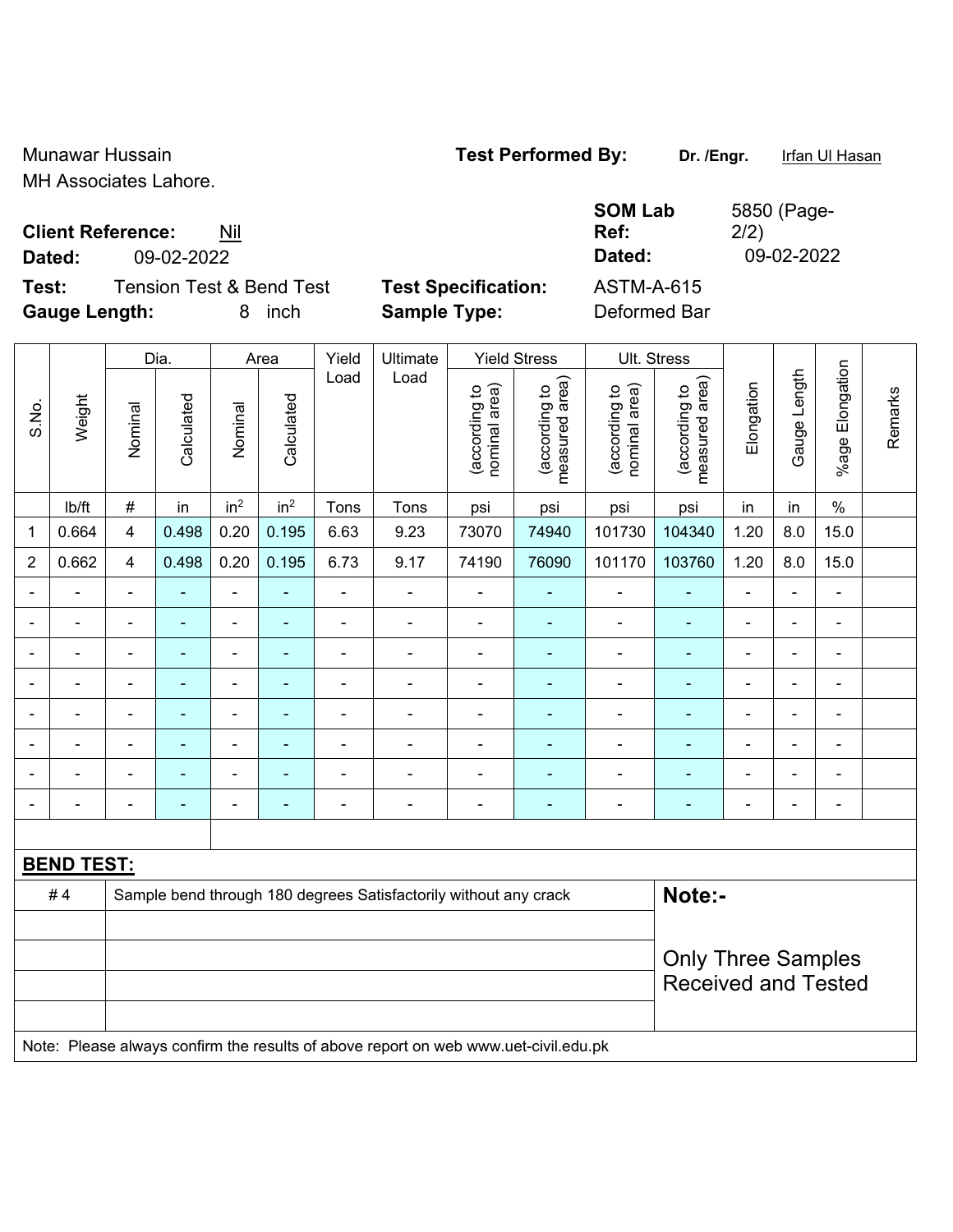Muhammad Saleem **Test Performed By: Dr. /Engr.** Asad Ali Gillani

GM Professional Construction Services.(TCF Secondary School At Chak #507, Burewala Vehari)

| <b>Client Reference:</b><br>PCS/22/Eng-14 B<br>08-01-2022<br>Dated: |                            | <b>SOM Lab</b><br>Ref:<br>Dated: | 5851 (Page-<br>2/3)<br>09-02-2022 |
|---------------------------------------------------------------------|----------------------------|----------------------------------|-----------------------------------|
| <b>Tension Test &amp; Bend Test</b><br>Test:                        | <b>Test Specification:</b> | ASTM-A-615                       |                                   |
| <b>Gauge Length:</b><br>inch                                        | <b>Sample Type:</b>        | Deformed Bar                     |                                   |

|                          |                   |                            | Dia.                   | Area            |                          | Yield          | Ultimate                                                                            |                                | <b>Yield Stress</b>             |                                | Ult. Stress                     |                          |                |                          |         |
|--------------------------|-------------------|----------------------------|------------------------|-----------------|--------------------------|----------------|-------------------------------------------------------------------------------------|--------------------------------|---------------------------------|--------------------------------|---------------------------------|--------------------------|----------------|--------------------------|---------|
| S.No.                    | Weight            | Nominal                    | Calculated             | Nominal         | Calculated               | Load           | Load                                                                                | nominal area)<br>(according to | (according to<br>measured area) | nominal area)<br>(according to | measured area)<br>(according to | Elongation               | Gauge Length   | %age Elongation          | Remarks |
|                          | lb/ft             | $\#$                       | in                     | in <sup>2</sup> | in <sup>2</sup>          | Tons           | Tons                                                                                | psi                            | psi                             | psi                            | psi                             | in                       | in             | $\%$                     |         |
| 1                        | 1.475             | 6                          | 0.743                  | 0.44            | 0.433                    | 14.17          | 18.25                                                                               | 71020                          | 72170                           | 91460                          | 92940                           | 1.30                     | 8.0            | 16.3                     |         |
| $\overline{2}$           | 1.477             | 6                          | 0.743                  | 0.44            | 0.434                    | 15.39          | 19.01                                                                               | 77160                          | 78220                           | 95290                          | 96610                           | 1.10                     | 8.0            | 13.8                     |         |
| ä,                       | $\blacksquare$    | $\blacksquare$             | $\blacksquare$         | $\blacksquare$  | $\blacksquare$           | $\blacksquare$ | $\blacksquare$                                                                      | ÷,                             | ÷,                              | ÷,                             | ä,                              | $\blacksquare$           | ÷,             | $\blacksquare$           |         |
| $\blacksquare$           | ä,                | $\blacksquare$             | $\blacksquare$         | $\blacksquare$  | $\blacksquare$           | $\blacksquare$ | $\blacksquare$                                                                      | $\blacksquare$                 | $\blacksquare$                  | $\blacksquare$                 | $\blacksquare$                  | $\blacksquare$           | ÷,             | $\blacksquare$           |         |
| $\overline{\phantom{0}}$ | $\blacksquare$    | $\blacksquare$             | $\blacksquare$         | $\blacksquare$  | $\blacksquare$           | $\blacksquare$ | $\blacksquare$                                                                      | $\blacksquare$                 | $\blacksquare$                  | $\blacksquare$                 | $\blacksquare$                  | $\blacksquare$           | $\blacksquare$ | $\blacksquare$           |         |
|                          | $\blacksquare$    | $\blacksquare$             | ÷,                     | $\blacksquare$  | $\blacksquare$           | $\blacksquare$ | $\blacksquare$                                                                      | $\blacksquare$                 | $\blacksquare$                  | $\blacksquare$                 | $\blacksquare$                  | $\blacksquare$           | ä,             | $\blacksquare$           |         |
|                          | ÷                 |                            | $\blacksquare$         | $\blacksquare$  | $\blacksquare$           | $\blacksquare$ | $\blacksquare$                                                                      | $\blacksquare$                 | $\blacksquare$                  | $\blacksquare$                 | $\blacksquare$                  | $\blacksquare$           | $\blacksquare$ | $\blacksquare$           |         |
|                          | ۰                 |                            | $\blacksquare$         | $\blacksquare$  | $\overline{\phantom{a}}$ | $\blacksquare$ |                                                                                     | $\blacksquare$                 | $\blacksquare$                  | $\blacksquare$                 |                                 | $\overline{\phantom{0}}$ | ÷              | $\blacksquare$           |         |
|                          |                   |                            |                        | $\blacksquare$  |                          |                |                                                                                     |                                |                                 |                                |                                 |                          | ÷              | $\blacksquare$           |         |
| $\blacksquare$           | $\blacksquare$    | $\blacksquare$             | $\blacksquare$         | $\blacksquare$  | $\blacksquare$           | $\blacksquare$ | $\blacksquare$                                                                      | $\blacksquare$                 | $\overline{\phantom{0}}$        | $\blacksquare$                 | $\blacksquare$                  | $\blacksquare$           | ÷              | $\overline{\phantom{a}}$ |         |
|                          |                   |                            |                        |                 |                          |                |                                                                                     |                                |                                 |                                |                                 |                          |                |                          |         |
|                          | <b>BEND TEST:</b> |                            |                        |                 |                          |                |                                                                                     |                                |                                 |                                |                                 |                          |                |                          |         |
|                          | ш,                |                            | No Bend test performed |                 |                          |                |                                                                                     |                                |                                 |                                | Note:-                          |                          |                |                          |         |
|                          |                   |                            |                        |                 |                          |                |                                                                                     |                                |                                 |                                |                                 |                          |                |                          |         |
|                          |                   |                            |                        |                 |                          |                |                                                                                     |                                |                                 |                                | <b>Only Two Samples</b>         |                          |                |                          |         |
|                          |                   | <b>Received and Tested</b> |                        |                 |                          |                |                                                                                     |                                |                                 |                                |                                 |                          |                |                          |         |
|                          |                   |                            |                        |                 |                          |                |                                                                                     |                                |                                 |                                |                                 |                          |                |                          |         |
|                          |                   |                            |                        |                 |                          |                | Note: Please always confirm the results of above report on web www.uet-civil.edu.pk |                                |                                 |                                |                                 |                          |                |                          |         |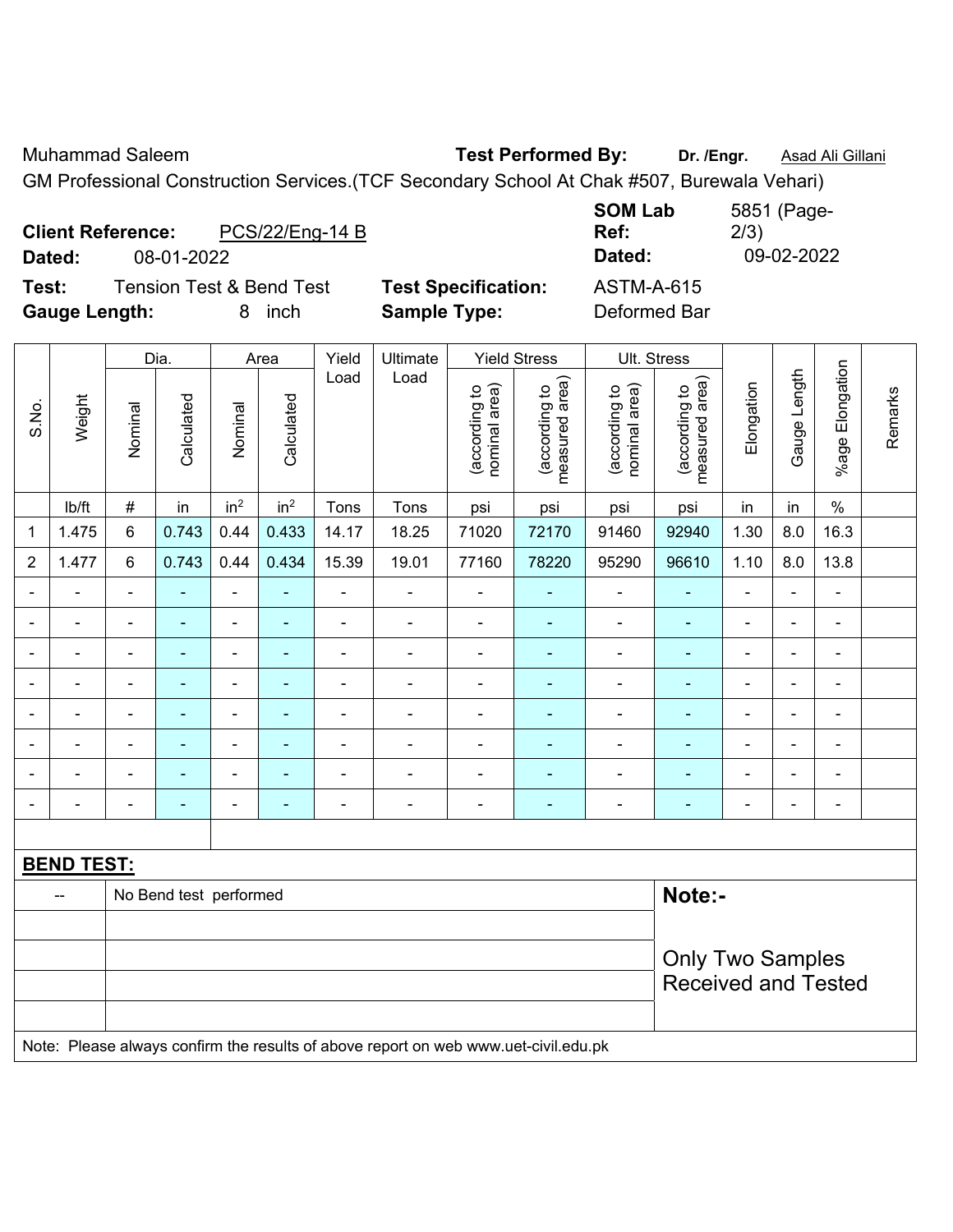Muhammad Saleem **Test Performed By: Dr. /Engr.** Asad Ali Gillani

GM Professional Construction Services.(TCF Secondary School At Chak #507, Burewala Vehari)

| <b>Client Reference:</b>                                                  | PCS/22/Eng-14 A                                                  | <b>SOM Lab</b>                    | 5851 (Page- |
|---------------------------------------------------------------------------|------------------------------------------------------------------|-----------------------------------|-------------|
| 08-01-2022                                                                |                                                                  | Ref:                              | 1/3)        |
| Dated:                                                                    |                                                                  | Dated:                            | 09-02-2022  |
| <b>Tension Test &amp; Bend Test</b><br>Test:<br><b>Gauge Length:</b><br>8 | <b>Test Specification:</b><br><b>Sample Type:</b><br><i>inch</i> | <b>ASTM-A-615</b><br>Deformed Bar |             |

|                          |                   |                         | Dia.                     |                 | Area                     | Yield          | Ultimate                                                                            |                                | <b>Yield Stress</b>             |                                | Ult. Stress                     |                          |                          |                          |         |
|--------------------------|-------------------|-------------------------|--------------------------|-----------------|--------------------------|----------------|-------------------------------------------------------------------------------------|--------------------------------|---------------------------------|--------------------------------|---------------------------------|--------------------------|--------------------------|--------------------------|---------|
| S.No.                    | Weight            | Nominal                 | Calculated               | Nominal         | Calculated               | Load           | Load                                                                                | nominal area)<br>(according to | (according to<br>measured area) | nominal area)<br>(according to | (according to<br>measured area) | Elongation               | Gauge Length             | %age Elongation          | Remarks |
|                          | Ib/ft             | $\#$                    | in                       | in <sup>2</sup> | in <sup>2</sup>          | Tons           | Tons                                                                                | psi                            | psi                             | psi                            | psi                             | in                       | in                       | $\%$                     |         |
| 1                        | 0.655             | 4                       | 0.494                    | 0.20            | 0.192                    | 6.70           | 8.74                                                                                | 73850                          | 76930                           | 96340                          | 100350                          | 1.20                     | 8.0                      | 15.0                     |         |
| $\overline{2}$           | 0.651             | 4                       | 0.493                    | 0.20            | 0.191                    | 6.24           | 8.23                                                                                | 68800                          | 72040                           | 90720                          | 94990                           | 1.10                     | 8.0                      | 13.8                     |         |
| $\blacksquare$           | ä,                | $\blacksquare$          | $\blacksquare$           | ÷,              | ä,                       | $\blacksquare$ | $\blacksquare$                                                                      | $\blacksquare$                 | $\overline{\phantom{a}}$        | $\blacksquare$                 | $\blacksquare$                  | $\blacksquare$           | $\blacksquare$           | $\blacksquare$           |         |
| $\overline{\phantom{0}}$ | ÷                 | $\blacksquare$          | ٠                        | ۰               | $\blacksquare$           | $\blacksquare$ | $\blacksquare$                                                                      | $\overline{\phantom{a}}$       | $\blacksquare$                  | $\blacksquare$                 | $\blacksquare$                  | $\blacksquare$           | $\overline{\phantom{a}}$ | $\overline{\phantom{a}}$ |         |
| $\blacksquare$           | $\blacksquare$    | $\blacksquare$          | ٠                        | ÷,              | $\blacksquare$           | Ē,             | ä,                                                                                  | $\blacksquare$                 | $\overline{\phantom{a}}$        | $\blacksquare$                 | $\blacksquare$                  | $\blacksquare$           | $\blacksquare$           | ä,                       |         |
|                          | $\blacksquare$    | $\blacksquare$          | ä,                       | $\blacksquare$  | $\overline{\phantom{a}}$ | $\blacksquare$ | $\blacksquare$                                                                      | $\blacksquare$                 | $\blacksquare$                  | $\blacksquare$                 | $\blacksquare$                  | $\blacksquare$           | ÷                        | ä,                       |         |
|                          | $\blacksquare$    | ä,                      | $\blacksquare$           | Ĭ.              | ÷                        | L,             | $\blacksquare$                                                                      | ÷,                             | $\blacksquare$                  | ÷                              | $\blacksquare$                  | $\blacksquare$           | ÷                        | ÷                        |         |
|                          |                   |                         |                          | $\blacksquare$  |                          |                |                                                                                     |                                |                                 |                                |                                 |                          | $\blacksquare$           | $\blacksquare$           |         |
|                          | $\blacksquare$    |                         |                          | ÷               |                          |                | $\blacksquare$                                                                      | $\blacksquare$                 | $\blacksquare$                  | $\overline{a}$                 |                                 |                          | $\blacksquare$           | $\blacksquare$           |         |
| $\overline{\phantom{0}}$ | $\blacksquare$    | $\blacksquare$          | $\overline{\phantom{0}}$ | ۰               | ٠                        | ٠              | $\overline{\phantom{a}}$                                                            | $\blacksquare$                 | $\overline{\phantom{a}}$        | $\overline{\phantom{0}}$       | $\blacksquare$                  | $\overline{\phantom{0}}$ | ÷                        | $\overline{\phantom{a}}$ |         |
|                          |                   |                         |                          |                 |                          |                |                                                                                     |                                |                                 |                                |                                 |                          |                          |                          |         |
|                          | <b>BEND TEST:</b> |                         |                          |                 |                          |                |                                                                                     |                                |                                 |                                |                                 |                          |                          |                          |         |
|                          | --                |                         | No Bend test performed   |                 |                          |                |                                                                                     |                                |                                 |                                | Note:-                          |                          |                          |                          |         |
|                          |                   |                         |                          |                 |                          |                |                                                                                     |                                |                                 |                                |                                 |                          |                          |                          |         |
|                          |                   | <b>Only Two Samples</b> |                          |                 |                          |                |                                                                                     |                                |                                 |                                |                                 |                          |                          |                          |         |
|                          |                   |                         |                          |                 |                          |                |                                                                                     |                                |                                 |                                | <b>Received and Tested</b>      |                          |                          |                          |         |
|                          |                   |                         |                          |                 |                          |                | Note: Please always confirm the results of above report on web www.uet-civil.edu.pk |                                |                                 |                                |                                 |                          |                          |                          |         |